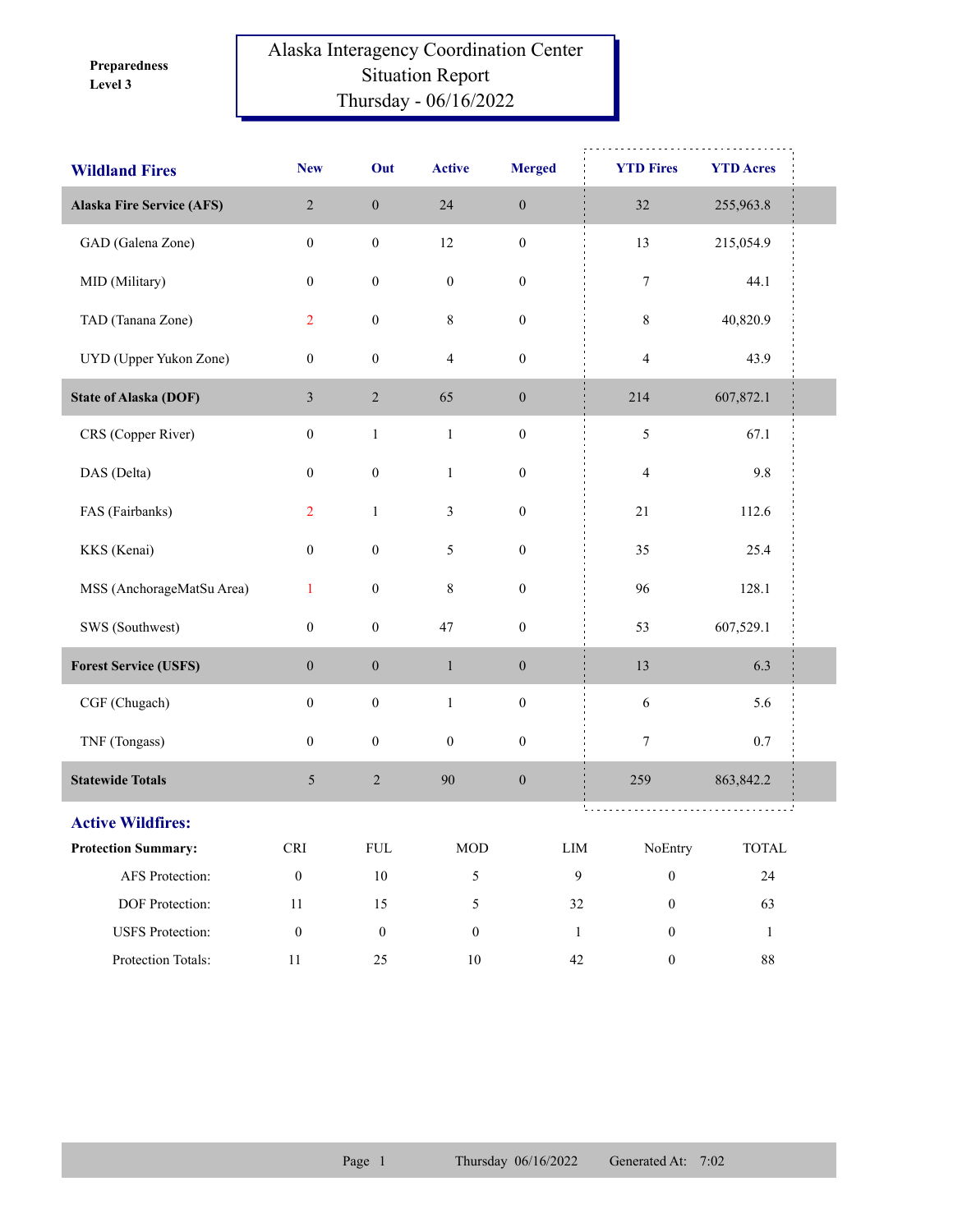## **Active Fires Status Summary**

|                         | Staffed           |                     | Unstaffed         |                   |  |  |
|-------------------------|-------------------|---------------------|-------------------|-------------------|--|--|
|                         | Contained $(S/C)$ | Uncontained $(S/U)$ | Contained $(U/C)$ | Uncontained (U/U) |  |  |
| AFS Protection:         |                   |                     |                   | 14                |  |  |
| <b>DOF</b> Protection:  |                   |                     |                   | 40                |  |  |
| <b>USFS</b> Protection: |                   |                     |                   |                   |  |  |
| Status Totals:          |                   |                     |                   | 55                |  |  |

| <b>Active Fires Acreage Summary</b> |                        |                |  |
|-------------------------------------|------------------------|----------------|--|
|                                     | Acres                  | Acreage Change |  |
| 5 New                               | 103.3                  |                |  |
| 10 Staffed                          | 381,241.4              | 9,479.0        |  |
| 75 Monitor                          | 482,211.2              | 160,539.7      |  |
| 2 Out                               | 0.4                    | 0.0            |  |
| 5 Prescribed                        | 66,470.0               | 4,697.1        |  |
| 97 Fires                            | Total Acres: 930,026.3 |                |  |

## **Prescribed Fires**

|                                 | <b>YTD</b> Fires | <b>YTD</b> Acres | New | Active | Out Yesterday |
|---------------------------------|------------------|------------------|-----|--------|---------------|
| Military                        |                  | 66,414.0         | 0   |        |               |
| National Park Service           |                  | 0.1              |     |        |               |
| State of Alaska                 | 4                | 599.1            |     |        |               |
| U.S. Forest Service             |                  | 18.0             | 0   |        |               |
| <b>Fuels Management Totals:</b> |                  | 67,031.2         |     |        |               |

## **Cause Summary For All Fires (Includes Merged Fires But Not Prescribed Fires)**

|        | Unknown: 2       | 63,056.1 Acres  |  |
|--------|------------------|-----------------|--|
|        | Human: 159       | 1,120.1 Acres   |  |
|        | Lightning: 59    | 733,184.1 Acres |  |
|        | Undetermined: 39 | 66,481.9 Acres  |  |
| Total: | 259              | 863.842.2 Acres |  |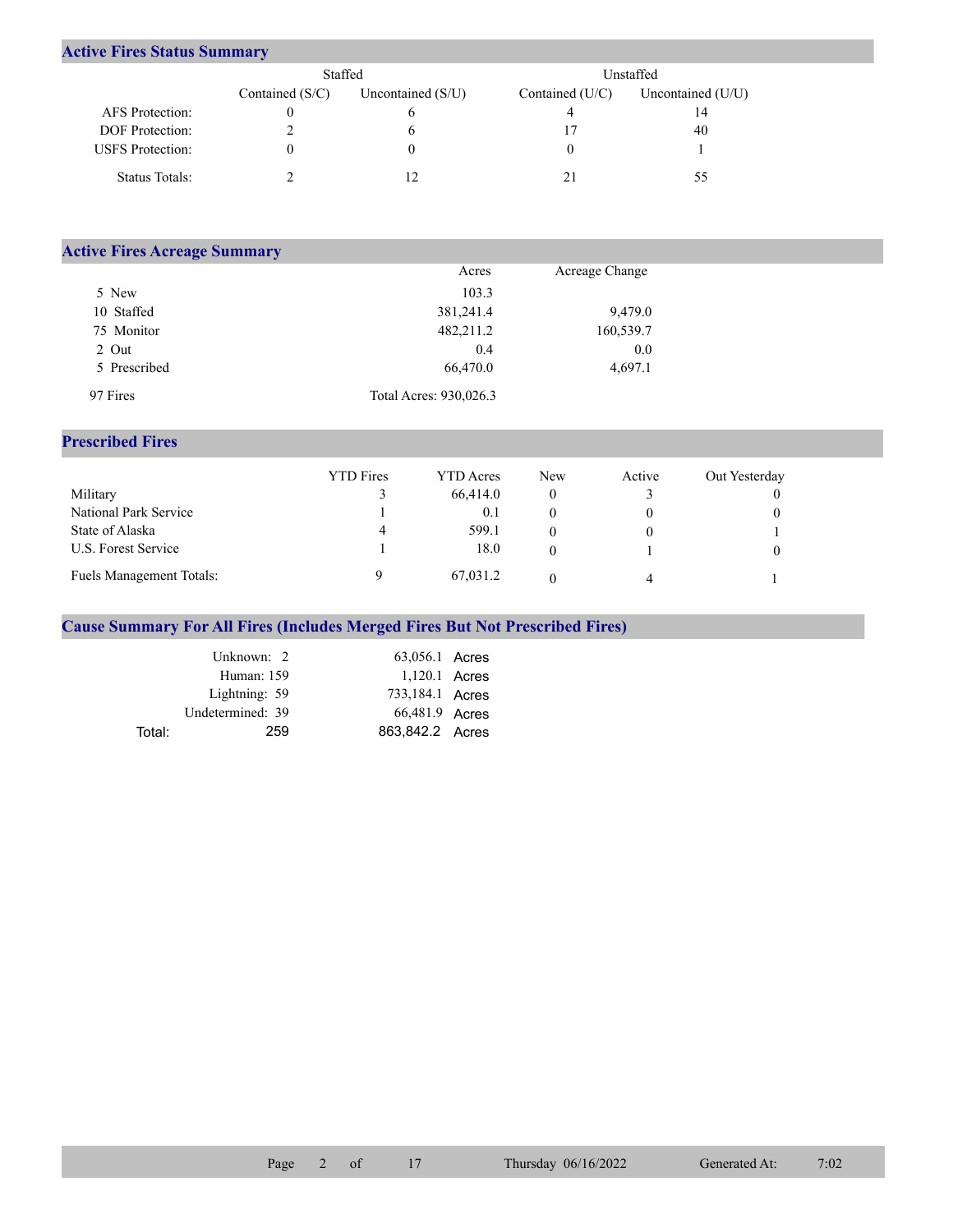| <b>New</b>                                                                                                                                                                                                                                                                                                                                                                     |                          | Count: 5                                       | Acres: 103.3                |                                         |                        |                  |
|--------------------------------------------------------------------------------------------------------------------------------------------------------------------------------------------------------------------------------------------------------------------------------------------------------------------------------------------------------------------------------|--------------------------|------------------------------------------------|-----------------------------|-----------------------------------------|------------------------|------------------|
| Daily Report From: 06/15                                                                                                                                                                                                                                                                                                                                                       |                          |                                                |                             |                                         | 0.3 Acreage On 06/15   |                  |
| 201286                                                                                                                                                                                                                                                                                                                                                                         |                          | Lat: 62 06.1690<br>Lon: 150 02.8040            | Status: S/C<br>Personnel: 3 | Acres: $0.3$<br>Start Date: 06/15       | Area: MSS              | Option: Critical |
| 286                                                                                                                                                                                                                                                                                                                                                                            |                          | Owner: Private<br>Name: Old Montana Creek Road | Unit:                       | <b>AKPRI-Private</b>                    |                        | Cause: Human     |
| Talkeetna VFD, Forestry engine, and Helitack of 3SH and 7AM responded to a reported 5 acre fire 12 miles south of<br>Talkeetna. Upon arrival fire was reported to be .3 acres smoldering with VFD on scene and hose around most of the<br>perimeter. Crew of M-67 will remain overnight at a nearby campground and the Mat-su IA squad will arrive at fire 6/16 for<br>mop-up. |                          |                                                |                             |                                         |                        |                  |
| Daily Report From: 06/15                                                                                                                                                                                                                                                                                                                                                       |                          |                                                |                             |                                         | 100.0 Acreage On 06/15 |                  |
| PQM2                                                                                                                                                                                                                                                                                                                                                                           |                          | Lat: 65 09.4600                                | Status: S/U                 | Acres: 100.0                            | Option: Full           |                  |
| 211284                                                                                                                                                                                                                                                                                                                                                                         |                          | Lon: 148 12.6780                               | Personnel:<br>32            | Start Date: 06/15                       | Area: FAS              |                  |
| PNPQM2                                                                                                                                                                                                                                                                                                                                                                         | Owner: State             |                                                | Unit:                       | <b>AKDNS-AK Dept. Natural Resources</b> |                        |                  |
| 284                                                                                                                                                                                                                                                                                                                                                                            |                          | Name: Aggie Creek                              |                             |                                         |                        | Cause: Lightning |
| forestry personnel stayed overnight on the incident. AFS and Forestry will continue to respond to the incident in the<br>morning and will bring on more resources as necessary. A paracargo and helispot will be finalized in the morning to assist<br>with Helicopter operations. Fire is staffed/uncontained.                                                                |                          |                                                |                             |                                         |                        |                  |
| Daily Report From: 06/15                                                                                                                                                                                                                                                                                                                                                       |                          |                                                |                             |                                         | 0.7 Acreage On 06/15   |                  |
| PQM1                                                                                                                                                                                                                                                                                                                                                                           |                          | Lat: 65 11.3133                                | Status: U/U                 | Acres: 0.7                              |                        | Option: Limited  |
| 211283                                                                                                                                                                                                                                                                                                                                                                         |                          | Lon: $14649.0800$                              |                             | Start Date: 06/15                       | Area: FAS              |                  |
| PNPQM1<br>283                                                                                                                                                                                                                                                                                                                                                                  | Owner: State             | Name: MP 54 Steese Hwy                         | Unit:                       | <b>AKDNS-AK Dept. Natural Resources</b> |                        | Cause: Lightning |
| Private civilian reported a lightning strike followed by black smoke at mile post 54 of the Steese Highway. H-930 and F-62<br>responded. Fire was approximately 3/4 acre. Plotting in Limited. No action was taken.                                                                                                                                                            |                          |                                                |                             |                                         |                        |                  |
| Daily Report From: 06/15                                                                                                                                                                                                                                                                                                                                                       |                          |                                                |                             |                                         | 1.3 Acreage On 06/15   |                  |
| PQL7                                                                                                                                                                                                                                                                                                                                                                           |                          | Lat: $64\,58.3267$                             | Status: S/U                 | Acres: 1.3                              |                        | Option: Modified |
| 231282                                                                                                                                                                                                                                                                                                                                                                         |                          | Lon: 151 06.2817                               | Personnel: 4                | Start Date: 06/15                       | Area: TAD              |                  |
| PDPQL7                                                                                                                                                                                                                                                                                                                                                                         | Owner: State             |                                                | Unit:                       | <b>AKDNS-AK Dept. Natural Resources</b> |                        |                  |
| 282                                                                                                                                                                                                                                                                                                                                                                            | Name: Bean               |                                                |                             |                                         |                        | Cause: Lightning |
| Fire was reported by N864SF enroute to Fairbanks. Fire was reported to be a size of.25 acre. Creeping and smoldering in black<br>spruce hardwood mix. Fire is burning on a ridgetop with winds were light over the fire with 50% cloud cover. 4 smokejumpers<br>were deployed to the fire. Fire will be fully suppressed.                                                      |                          |                                                |                             |                                         |                        |                  |
| Daily Report From: 06/15                                                                                                                                                                                                                                                                                                                                                       |                          |                                                |                             |                                         | 1.0 Acreage On 06/15   |                  |
| PQH <sub>2</sub>                                                                                                                                                                                                                                                                                                                                                               |                          | Lat: 65 25.4567                                | Status: S/U                 | Acres: 1.0                              | Option: Full           |                  |
| 231281                                                                                                                                                                                                                                                                                                                                                                         |                          | Lon: 148 53.2617                               | Personnel:<br>$\mathbf{2}$  | Start Date: 06/15                       | Area: TAD              |                  |
| PDPQH2<br>281                                                                                                                                                                                                                                                                                                                                                                  | Owner: BLM<br>Name: Lost |                                                | Unit:                       | <b>AKCYD-Central Yukon Field Office</b> |                        | Cause: Human     |
| Upper Yukon Tanana Dispatch received a report of a small fire around milemarker 90 of the Elliott highway. Fire was<br>approximately .25 acres smoldering and creeping in spruce and hardwood mix. 2 smokejumpers and an engine were deployed                                                                                                                                  |                          |                                                |                             |                                         |                        |                  |

to the fire. Fire cause is under investigation.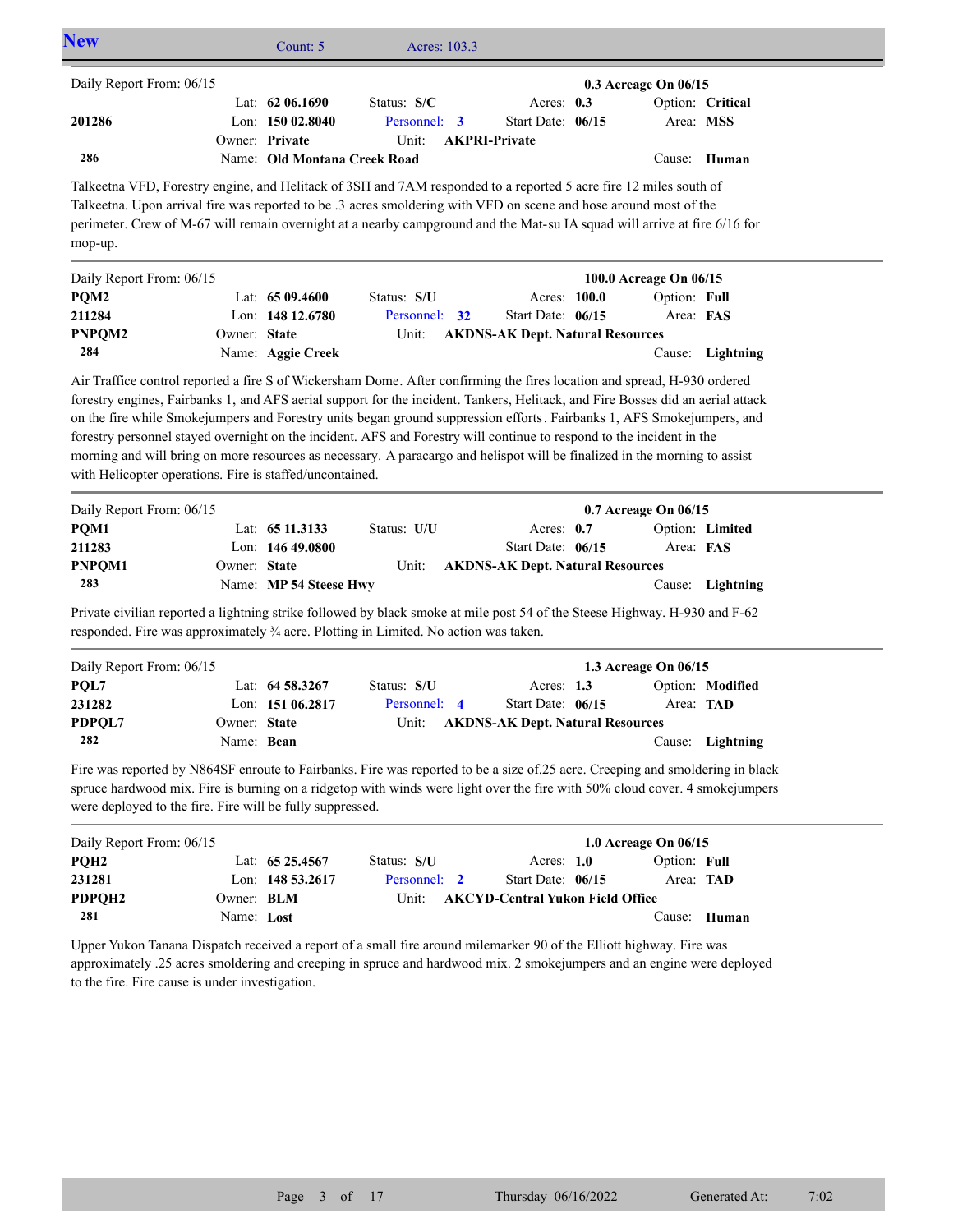| Daily Report From: 06/15                                                                                                          |              |                       |                                                                                                                                                                                                                                                                                                                                                                        |                                           |                 |              | No Acreage Change Since 06/14 |
|-----------------------------------------------------------------------------------------------------------------------------------|--------------|-----------------------|------------------------------------------------------------------------------------------------------------------------------------------------------------------------------------------------------------------------------------------------------------------------------------------------------------------------------------------------------------------------|-------------------------------------------|-----------------|--------------|-------------------------------|
| PP4C                                                                                                                              |              | Lat: $6544.4617$      | Status: S/U                                                                                                                                                                                                                                                                                                                                                            | Acres: 17.0                               |                 | Option: Full |                               |
| 232259                                                                                                                            |              | Lon: 144 15.0783      | Personnel: 45                                                                                                                                                                                                                                                                                                                                                          | Start Date: 06/09                         |                 |              | Area: UYD                     |
| PDPP4C                                                                                                                            |              | Owner: ANCSA          | Unit:                                                                                                                                                                                                                                                                                                                                                                  | <b>AKDHCN-Danzhit Hanlaii Corporation</b> |                 |              |                               |
| 259                                                                                                                               |              | Name: Bolgen Creek    |                                                                                                                                                                                                                                                                                                                                                                        |                                           |                 |              | Cause: Human                  |
| investigator will be arriving on the fire tomorrow.                                                                               |              |                       | Fire personnel continued to engage in suppression activities. Personnel continue to grid and look for areas of smoke. A fire                                                                                                                                                                                                                                           |                                           |                 |              |                               |
| Daily Report From: 06/15                                                                                                          |              |                       |                                                                                                                                                                                                                                                                                                                                                                        |                                           |                 |              | No Acreage Change Since 06/14 |
| PP3C                                                                                                                              |              | Lat: $6617.0400$      | Status: S/U                                                                                                                                                                                                                                                                                                                                                            | Acres: 88.0                               |                 |              | Option: Modified              |
| 232252                                                                                                                            |              | Lon: $15406.8217$     | Personnel: 33                                                                                                                                                                                                                                                                                                                                                          | Start Date: 06/09                         |                 | Area: TAD    |                               |
| PDPP3C                                                                                                                            |              | Owner: ANCSA          | Unit:                                                                                                                                                                                                                                                                                                                                                                  | <b>AKDYN-Doyon, Limited</b>               |                 |              |                               |
| 252                                                                                                                               |              | Name: Batztoa Lake    |                                                                                                                                                                                                                                                                                                                                                                        |                                           |                 |              | Cause: Lightning              |
| near the line. The objective remains to fully suppress the fire.                                                                  |              |                       | Fire personnel reported cloudy skies and rain this morning, followed by warming and drying as the day advanced. Fire<br>activity was low, with some creeping and smoldering around black and white spruce. No new fire growth. Fire personnel<br>worked on securing the fireline and mop-up. A hotshot crew was ordered to assist with snag removal and other saw work |                                           |                 |              |                               |
| Daily Report From: 06/15                                                                                                          |              |                       |                                                                                                                                                                                                                                                                                                                                                                        |                                           |                 |              | No Acreage Change Since 06/14 |
| PP7Z                                                                                                                              |              | Lat: $59\,52.7000$    | Status: S/U                                                                                                                                                                                                                                                                                                                                                            |                                           | Acres: 25,967.0 |              | Option: Limited               |
|                                                                                                                                   |              |                       |                                                                                                                                                                                                                                                                                                                                                                        |                                           |                 |              |                               |
|                                                                                                                                   |              | Lon: 156 15.0500      | Personnel: 8                                                                                                                                                                                                                                                                                                                                                           | Start Date: 06/08                         |                 |              | Area: SWS                     |
|                                                                                                                                   | Owner: State |                       | Unit:                                                                                                                                                                                                                                                                                                                                                                  | <b>AKDNS-AK Dept. Natural Resources</b>   |                 |              |                               |
| 239                                                                                                                               |              | Name: Pike Creek      |                                                                                                                                                                                                                                                                                                                                                                        |                                           |                 |              | Cause: Lightning              |
|                                                                                                                                   |              |                       | Weather was warm and dry with fire activity picking up. Personnel completed protection of one cabin and continued to move<br>down the river to protect other structures threatened by the fire. They will continue prepping structures tomorrow.                                                                                                                       |                                           |                 |              |                               |
|                                                                                                                                   |              |                       |                                                                                                                                                                                                                                                                                                                                                                        |                                           |                 |              | No Acreage Change Since 06/13 |
|                                                                                                                                   |              | Lat: 61 13.6550       | Status: S/U                                                                                                                                                                                                                                                                                                                                                            |                                           | Acres: 15,376.0 |              | Option: Limited               |
|                                                                                                                                   |              | Lon: 159 20.5730      | Personnel: 3                                                                                                                                                                                                                                                                                                                                                           | Start Date: 06/07                         |                 | Area: SWS    |                               |
|                                                                                                                                   | Owner: State |                       | Unit:                                                                                                                                                                                                                                                                                                                                                                  | <b>AKDNS-AK Dept. Natural Resources</b>   |                 |              |                               |
| 234                                                                                                                               |              | Name: Sawpit Creek    |                                                                                                                                                                                                                                                                                                                                                                        |                                           |                 | Cause:       | Undetermined                  |
|                                                                                                                                   |              |                       | Resources arrived at Nyac Mine today and started establishing communication with the locals and doing a size up on the                                                                                                                                                                                                                                                 |                                           |                 |              |                               |
|                                                                                                                                   |              |                       |                                                                                                                                                                                                                                                                                                                                                                        |                                           |                 |              | No Acreage Change Since 06/14 |
|                                                                                                                                   |              | Lat: 63 17.6033       | Status: S/U                                                                                                                                                                                                                                                                                                                                                            |                                           | Acres: 20,405.0 | Option: Full |                               |
|                                                                                                                                   |              | Lon: 154 44.0233      | Personnel: 31                                                                                                                                                                                                                                                                                                                                                          | Start Date: 06/07                         |                 | Area: SWS    |                               |
|                                                                                                                                   | Owner: State |                       | Unit:                                                                                                                                                                                                                                                                                                                                                                  | <b>AKDNS-AK Dept. Natural Resources</b>   |                 |              |                               |
| 220                                                                                                                               |              | Name: Submarine Creek |                                                                                                                                                                                                                                                                                                                                                                        |                                           |                 |              | Cause: Lightning              |
| 204239<br>PNPP7Z<br>Daily Report From: 06/15<br>204234<br>infrastructure.<br>Daily Report From: 06/15<br>PP9N<br>204220<br>PNPP9N |              |                       | A large group of structures were prepped in Medfra, sprinklers are set up and tested. One additional structure was located,<br>and a squad will address the structure 6/16. A recon of the fire is schedule for 6/16 for incoming personnel.                                                                                                                           |                                           |                 |              |                               |
|                                                                                                                                   |              |                       |                                                                                                                                                                                                                                                                                                                                                                        |                                           |                 |              | No Acreage Change Since 06/14 |
|                                                                                                                                   |              | Lat: 62 09.2333       | Status: S/C                                                                                                                                                                                                                                                                                                                                                            | Acres: 85.4                               |                 | Option: Full |                               |
|                                                                                                                                   |              | Lon: 151 41.9667      | Personnel: 19                                                                                                                                                                                                                                                                                                                                                          | Start Date: 06/06                         |                 | Area: MSS    |                               |
| Daily Report From: 06/15<br>PPV3<br>201213<br>PNPPV3                                                                              | Owner: State |                       | Unit:                                                                                                                                                                                                                                                                                                                                                                  | <b>AKDNS-AK Dept. Natural Resources</b>   |                 |              |                               |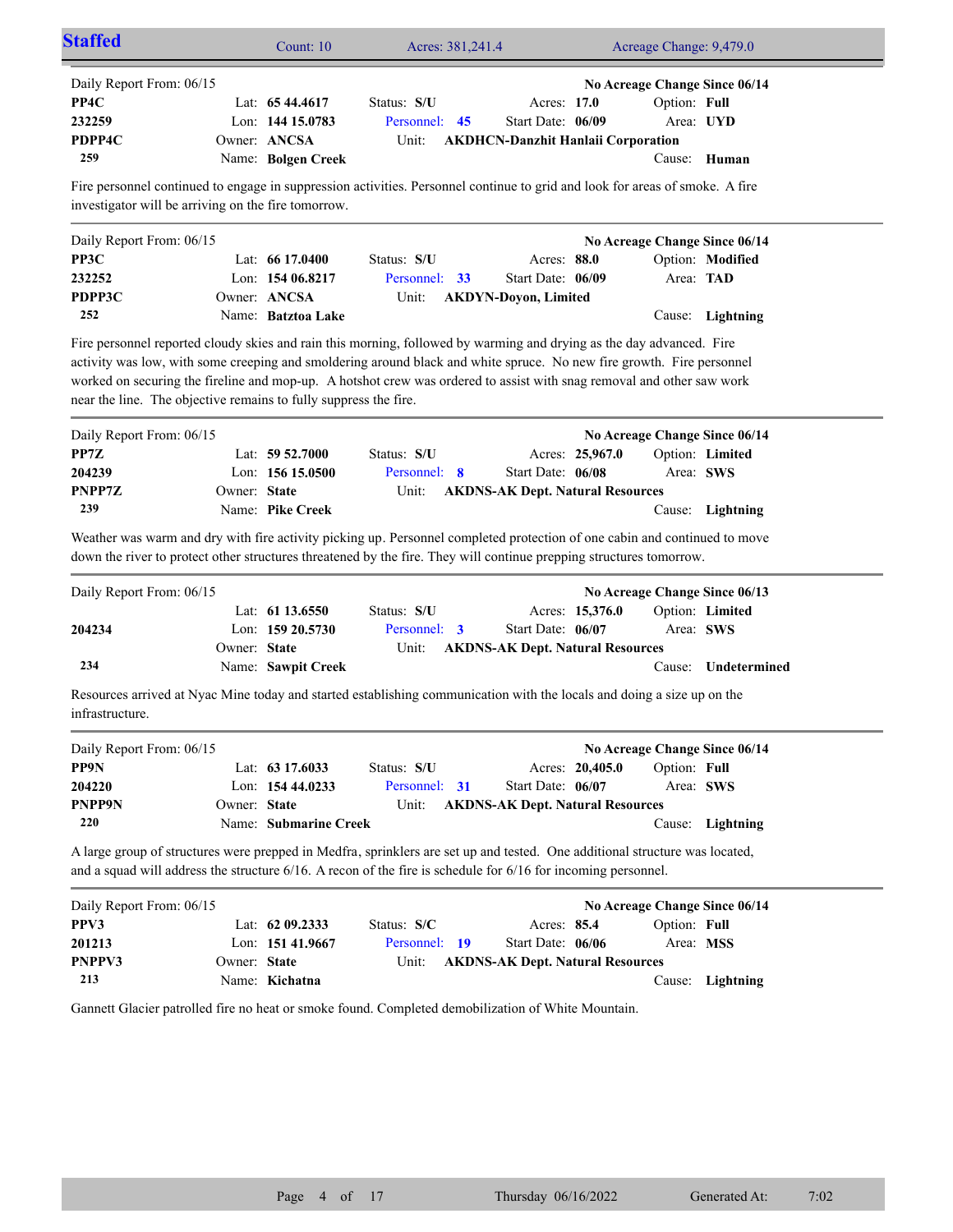|                                                                                                                                                                                                                                                                                                 |                  | Count: 10                                                                                                                         | Acres: 381,241.4 |                                         |                 | Acreage Change: 9,479.0 |                               |
|-------------------------------------------------------------------------------------------------------------------------------------------------------------------------------------------------------------------------------------------------------------------------------------------------|------------------|-----------------------------------------------------------------------------------------------------------------------------------|------------------|-----------------------------------------|-----------------|-------------------------|-------------------------------|
| Daily Report From: 06/15                                                                                                                                                                                                                                                                        |                  |                                                                                                                                   |                  |                                         |                 |                         | No Acreage Change Since 06/14 |
| PP6W                                                                                                                                                                                                                                                                                            | Lat: 61 34.2167  | Status: S/U                                                                                                                       |                  |                                         | Acres: 94,953.0 |                         | Option: Limited               |
| 204206                                                                                                                                                                                                                                                                                          | Lon: 158 00.3833 |                                                                                                                                   | Personnel:<br>37 | Start Date: 06/06                       |                 |                         | Area: SWS                     |
| PNPP6W                                                                                                                                                                                                                                                                                          | Owner: State     |                                                                                                                                   | Unit:            | <b>AKDNS-AK Dept. Natural Resources</b> |                 |                         |                               |
| 206                                                                                                                                                                                                                                                                                             |                  | Name: Aghaluk Mountain                                                                                                            |                  |                                         |                 |                         | Cause: Lightning              |
| There was minimal fire behavior today. A recon flight with H-0MH was completed at 1300. Crews continued progress with<br>structure preparation. Management will transition to the AK Black Team at 0600 tomorrow. Personnel will continue to prep<br>and plumb structures in order of priority. |                  |                                                                                                                                   |                  |                                         |                 |                         |                               |
| Daily Report From: 06/15                                                                                                                                                                                                                                                                        |                  |                                                                                                                                   |                  |                                         |                 |                         | No Acreage Change Since 06/11 |
|                                                                                                                                                                                                                                                                                                 | Lat: 62 44.1500  | Status: S/U                                                                                                                       |                  |                                         | Acres: 33,000.0 |                         | Option: Limited               |
| 204202                                                                                                                                                                                                                                                                                          | Lon: 156 35.7500 |                                                                                                                                   | Personnel: 18    | Start Date: 06/06                       |                 |                         | Area: SWS                     |
|                                                                                                                                                                                                                                                                                                 | Owner: State     |                                                                                                                                   | Unit:            | <b>AKDNS-AK Dept. Natural Resources</b> |                 |                         |                               |
| 202                                                                                                                                                                                                                                                                                             |                  | Name: Fourth of July Creek                                                                                                        |                  |                                         |                 |                         | Cause: Lightning              |
| N208W detection flight reported a 10% active perimeter with creeping, backing, running and group torching observed. The                                                                                                                                                                         |                  | fire is spreading to the northeast with one allotment identified .5 miles from the fire. Fire personnel responded to the fire for |                  |                                         |                 |                         |                               |
| point-protection. The TCC and Tongass modules completed 70% of priority line and will continue tomorrow on the northeast<br>corner tying into the lake.                                                                                                                                         |                  |                                                                                                                                   |                  |                                         |                 |                         |                               |
| Daily Report From: 06/15                                                                                                                                                                                                                                                                        |                  |                                                                                                                                   |                  |                                         |                 |                         | No Acreage Change Since 06/14 |
| PPM <sub>5</sub>                                                                                                                                                                                                                                                                                | Lat: 63 40.6433  | Status: S/U                                                                                                                       |                  |                                         | Acres: 40,699.0 |                         | Option: Limited               |
| 231185                                                                                                                                                                                                                                                                                          | Lon: 153 34.3383 |                                                                                                                                   | Personnel: 21    | Start Date: 06/05                       |                 | Area: TAD               |                               |
| PDPPM5                                                                                                                                                                                                                                                                                          | Owner: State     |                                                                                                                                   | Unit:            | <b>AKDNS-AK Dept. Natural Resources</b> |                 |                         |                               |
| 185                                                                                                                                                                                                                                                                                             | Name: Hog Butte  |                                                                                                                                   |                  |                                         |                 |                         | Cause: Lightning              |

| Daily Report From: 06/15 |                     |                                                  |                   |                  |                        | 9,479.0 Acreage Change Since 06/14 |
|--------------------------|---------------------|--------------------------------------------------|-------------------|------------------|------------------------|------------------------------------|
| PN6K                     | Lat: $62\,21.9500$  | Status: S/U                                      |                   | Acres: 150,651.0 | <b>Option: Limited</b> |                                    |
| 232160                   | Lon: $162\,47.9633$ | Personnel: 255                                   | Start Date: 05/31 |                  | Area: GAD              |                                    |
| <b>PDPN6K</b>            | Owner: USFWS        | Unit: AKYDR-Yukon Delta National Wildlife Refuge |                   |                  |                        |                                    |
| 160                      | Name: East Fork     |                                                  |                   |                  |                        | Cause: Lightning                   |

Full suppression strategy on the western and eastern flanks where the fire has crossed the Andreafsky River and east fork of the Andreafsky River. Confinement strategy between the Main Fork and East Fork of the Andreafsky Rivers both to the north and south. The southern perimeter PSD burn out was successful.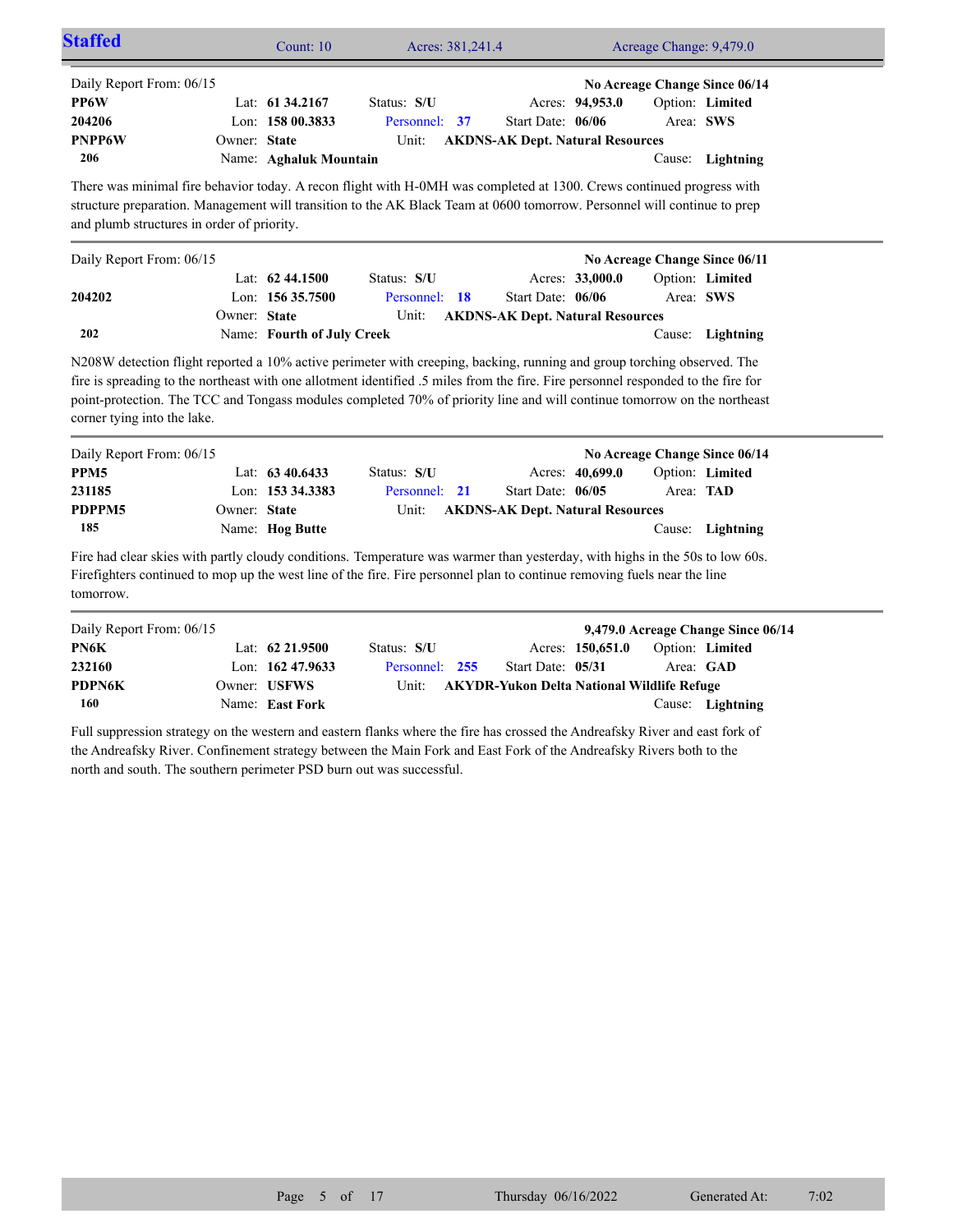| <b>Monitor</b><br>Acreage Change: 160,506.9<br>Acres: 482,211.2<br>Count: $75°$ |  |
|---------------------------------------------------------------------------------|--|
|---------------------------------------------------------------------------------|--|

| Daily Report From: 06/15 |                       |             |                                           | $0.1$ Acreage On $06/15$ |  |
|--------------------------|-----------------------|-------------|-------------------------------------------|--------------------------|--|
| POM <sub>5</sub>         | Lat: 59 58.0970       | Status: U/U | Acres: $0.1$                              | Option: Full             |  |
| 204285                   | Lon: $16254.6430$     |             | Start Date: 06/09                         | Area: SWS                |  |
| PNPOM5                   | Owner: ANCSA          | Unit:       | <b>AKVLN-Oemirtalet Coast Corporation</b> |                          |  |
| 285                      | Name: Kongiganak Dump |             |                                           | Cause: Human             |  |

McGrath dispatch received a call from a local resident stating there was a dump fire that was spreading quickly to the wildland. Air attack 7MZ responded. The fire had a 50% active perimeter with 1-3 ft flame lengths. Local residents are taking action to slow the fire. The majority of the fire remained in the dump with natural barriers on one side of the fire. The fire will continue to be monitored.

| Daily Report From: 06/15 |              |                   |               |                                         | 1.5 Acreage Change Since 06/14 |                  |
|--------------------------|--------------|-------------------|---------------|-----------------------------------------|--------------------------------|------------------|
|                          |              | Lat: $6000.6960$  | Status: $U/C$ | Acres: $1.8$                            |                                | Option: Critical |
| 203279                   |              | Lon: $15141.7290$ |               | Start Date: 06/14                       | Area: <b>KKS</b>               |                  |
|                          | Owner: State |                   | Unit:         | <b>AKDNS-AK Dept. Natural Resources</b> |                                |                  |
| 279                      |              | Name: Berussa     |               |                                         |                                | Cause: Human     |

DOF resources gridded the fire again today and found no heat or smoke. Burned areas were remapped and the Incident Commander updated the acreage to 1.8 acres. All equipment that was left on the fire line overnight was recovered.

| Last Report: $06/14$     |                   |                    | $0.5$ Acreage On $06/14$ |                                         |  |           |                                  |  |
|--------------------------|-------------------|--------------------|--------------------------|-----------------------------------------|--|-----------|----------------------------------|--|
| PQB <sub>2</sub>         |                   | Lat: $64\,53.8910$ | Status: U/U              | Acres: $0.5$                            |  |           | Option: Critical                 |  |
| 211278                   |                   | Lon: $14740.9130$  |                          | Start Date: 06/14                       |  | Area: FAS |                                  |  |
|                          |                   | Owner: Private     | Unit:                    | <b>AKPRI-Private</b>                    |  |           |                                  |  |
| 278                      |                   | Name: Valley View  |                          |                                         |  | Cause:    | Human                            |  |
| Daily Report From: 06/15 |                   |                    |                          |                                         |  |           | 680.0 Acreage Change Since 06/14 |  |
| PP9J                     |                   | Lat: $6503.5100$   | Status: U/U              | Acres: 700.0                            |  |           | Option: Limited                  |  |
|                          |                   | Lon: $15514.0050$  |                          | Start Date: 06/13                       |  |           | Area: GAD                        |  |
| PDPP9J                   | Owner: <b>BLM</b> |                    | Unit:                    | <b>AKCYD-Central Yukon Field Office</b> |  |           |                                  |  |
| 274                      |                   | Name: Melozitna    |                          |                                         |  | Cause:    | Lightning                        |  |

4SF observed the fire to be 700 acres 70% active, with backing, running, group torching, and some spotting 300 feet from main fire. Cumulus cloud development in the area, winds light and variable, generally out of the south. Smoke laying to the north over the Melozitna River drainage.

| Last Report: $06/12$ |              |                      | 184.0 Acreage On 06/12 |                                         |                               |                 |  |
|----------------------|--------------|----------------------|------------------------|-----------------------------------------|-------------------------------|-----------------|--|
|                      |              | Lat: $61\,01.6500$   | Status: U/U            | Acres: 184.0                            |                               | Option: Limited |  |
| 204273               |              | Lon: 156 12.2833     |                        | Start Date: 06/12                       | Area: SWS                     |                 |  |
|                      | Owner: State |                      | Unit:                  | <b>AKDNS-AK Dept. Natural Resources</b> |                               |                 |  |
| 273                  |              | Name: Door Creek     |                        |                                         | Cause:                        | Lightning       |  |
| Last Report: $06/12$ |              |                      |                        |                                         | No Acreage Change Since 06/11 |                 |  |
| PP6R                 |              | Lat: $6533.4248$     | Status: U/U            | Acres: $1.0$                            |                               | Option: Limited |  |
| 231269               |              | Lon: $14505.4000$    |                        | Start Date: 06/11                       | Area: UYD                     |                 |  |
| <b>PDPP6R</b>        | Owner: State |                      | Unit:                  | <b>AKDNS-AK Dept. Natural Resources</b> |                               |                 |  |
| 269                  |              | Name: Bedrock        |                        |                                         | Cause:                        | Human           |  |
| Last Report: 06/14   |              |                      |                        |                                         | No Acreage Change Since 06/13 |                 |  |
| PP9G                 |              | Lat: $60\,56.9700$   | Status: U/U            | Acres: $0.5$                            |                               | Option: Limited |  |
| 000264               |              | Lon: $14940.9983$    |                        | Start Date: 06/10                       | Area: CGF                     |                 |  |
| P0PP9G               | Owner: USFS  |                      | Unit:                  | <b>AKCGF-Chugach National Forest</b>    |                               |                 |  |
| 264                  |              | Name: Halfway Island |                        |                                         | Cause:                        | Undetermined    |  |
|                      |              |                      |                        |                                         |                               |                 |  |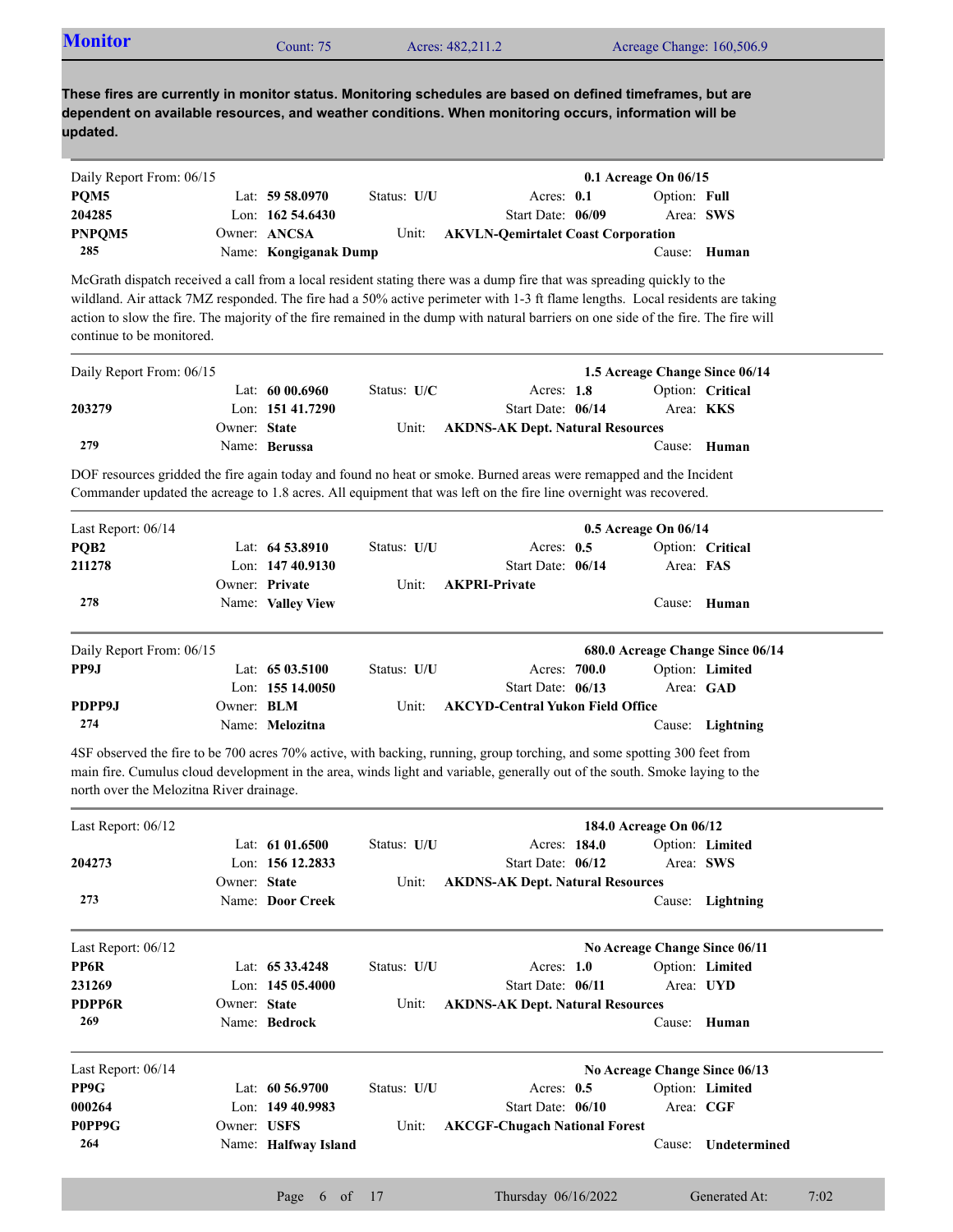| <b>Monitor</b><br>Acreage Change: 160,506.9<br>Acres: 482,211.2<br>Count: 75 |  |
|------------------------------------------------------------------------------|--|
|------------------------------------------------------------------------------|--|

| Last Report: 06/10                                            |              |                          |             |                                                                                                                       |                 | 0.1 Acreage On 06/10   |                                     |
|---------------------------------------------------------------|--------------|--------------------------|-------------|-----------------------------------------------------------------------------------------------------------------------|-----------------|------------------------|-------------------------------------|
|                                                               |              | Lat: $59\,49.3750$       | Status: U/C | Acres: 0.1                                                                                                            |                 |                        | Option: Critical                    |
| 203263                                                        |              | Lon: 151 39.4720         |             | Start Date: 06/10                                                                                                     |                 | Area: <b>KKS</b>       |                                     |
|                                                               |              | Owner: Private           | Unit:       | <b>AKPRI-Private</b>                                                                                                  |                 |                        |                                     |
| 263                                                           |              | Name: Sary Su            |             |                                                                                                                       |                 |                        | Cause: Human                        |
| Last Report: 06/11                                            |              |                          |             |                                                                                                                       |                 |                        | No Acreage Change Since 06/10       |
| PP7R                                                          |              | Lat: $62\,16.5334$       | Status: U/U | Acres: 629.1                                                                                                          |                 |                        | Option: Limited                     |
| 204261                                                        |              | Lon: 164 24.2833         |             | Start Date: 06/10                                                                                                     |                 | Area: SWS              |                                     |
| <b>PNPP7R</b>                                                 |              | Owner: USFWS             | Unit:       | <b>AKYDR-Yukon Delta National Wildlife Refuge</b>                                                                     |                 |                        |                                     |
| 261                                                           |              | Name: Ponglevik River    |             |                                                                                                                       |                 |                        | Cause: Undetermined                 |
| Daily Report From: 06/15                                      |              |                          |             |                                                                                                                       |                 |                        | No Acreage Change Since 06/09       |
|                                                               |              | Lat: $63\,36.1750$       | Status: U/U | Acres: 44.9                                                                                                           |                 |                        | Option: Modified                    |
| 204260                                                        |              | Lon: 153 45.5380         |             | Start Date: 06/09                                                                                                     |                 | Area: SWS              |                                     |
|                                                               | Owner: State |                          | Unit:       | <b>AKDNS-AK Dept. Natural Resources</b>                                                                               |                 |                        |                                     |
| 260                                                           |              | Name: Hardscrabble Creek |             |                                                                                                                       |                 | Cause:                 | Undetermined                        |
| are no values at risk.                                        |              |                          |             | A recon flight was completed by N208W. The fire is smoldering and creeping in black spruce and mixed hardwoods. There |                 |                        |                                     |
| Last Report: 06/09                                            |              |                          |             |                                                                                                                       |                 | 419.5 Acreage On 06/09 |                                     |
| PP4B                                                          |              | Lat: $6017.5110$         | Status: U/U | Acres: 419.5                                                                                                          |                 |                        | Option: Limited                     |
| 204258                                                        |              | Lon: 160 20.4020         |             | Start Date: 06/09                                                                                                     |                 | Area: SWS              |                                     |
| PNPP4B                                                        |              | Owner: USFWS             | Unit:       | <b>AKYDR-Yukon Delta National Wildlife Refuge</b>                                                                     |                 |                        |                                     |
| 258                                                           |              | Name: Fork Creek         |             |                                                                                                                       |                 |                        | Cause: Lightning                    |
| Last Report: 06/09                                            |              |                          |             |                                                                                                                       |                 | 0.1 Acreage On 06/09   |                                     |
| <b>PP38</b>                                                   |              | Lat: $6302.2752$         | Status: U/U | Acres: 0.1                                                                                                            |                 | Option: Full           |                                     |
|                                                               |              | Lon: $163332.4420$       |             | Start Date: 06/09                                                                                                     |                 |                        | Area: GAD                           |
| PDPP38                                                        |              | Owner: Private           | Unit:       | <b>AKPRI-Private</b>                                                                                                  |                 |                        |                                     |
| 257                                                           |              | Name: Kulmogon Slough    |             |                                                                                                                       |                 |                        | Cause: Unknown                      |
| Daily Report From: 06/15                                      |              |                          |             |                                                                                                                       |                 |                        | 17,170.0 Acreage Change Since 06/14 |
| <b>PP37</b>                                                   |              | Lat: 62 35.3666          | Status: U/U |                                                                                                                       | Acres: 63,056.0 |                        | Option: Limited                     |
|                                                               |              | Lon: 163 27.9660         |             | Start Date: 06/09                                                                                                     |                 | Area: GAD              |                                     |
| PNPP37                                                        |              | Owner: USFWS             | Unit:       | <b>AKYDR-Yukon Delta National Wildlife Refuge</b>                                                                     |                 |                        |                                     |
| 256                                                           |              | Name: Apoon Pass         |             |                                                                                                                       |                 |                        | Cause: Unknown                      |
| Tha Apoon Pass Fire point protection strategy was implemented |              |                          |             |                                                                                                                       |                 |                        |                                     |
| Last Report: 06/08                                            |              |                          |             |                                                                                                                       |                 | 569.8 Acreage On 06/08 |                                     |
| PP2N                                                          |              | Lat: 59 28.4333          | Status: U/U | Acres: 569.8                                                                                                          |                 |                        | Option: Limited                     |
| 204249                                                        |              | Lon: 159 30.7333         |             | Start Date: 06/08                                                                                                     |                 | Area: SWS              |                                     |
| PNPP2N                                                        |              | Owner: USFWS             | Unit:       | <b>AKTGR-Togiak National Wildlife Refuge</b>                                                                          |                 |                        |                                     |

Name: **Ongivinuk River** Cause: **Lightning**

**249**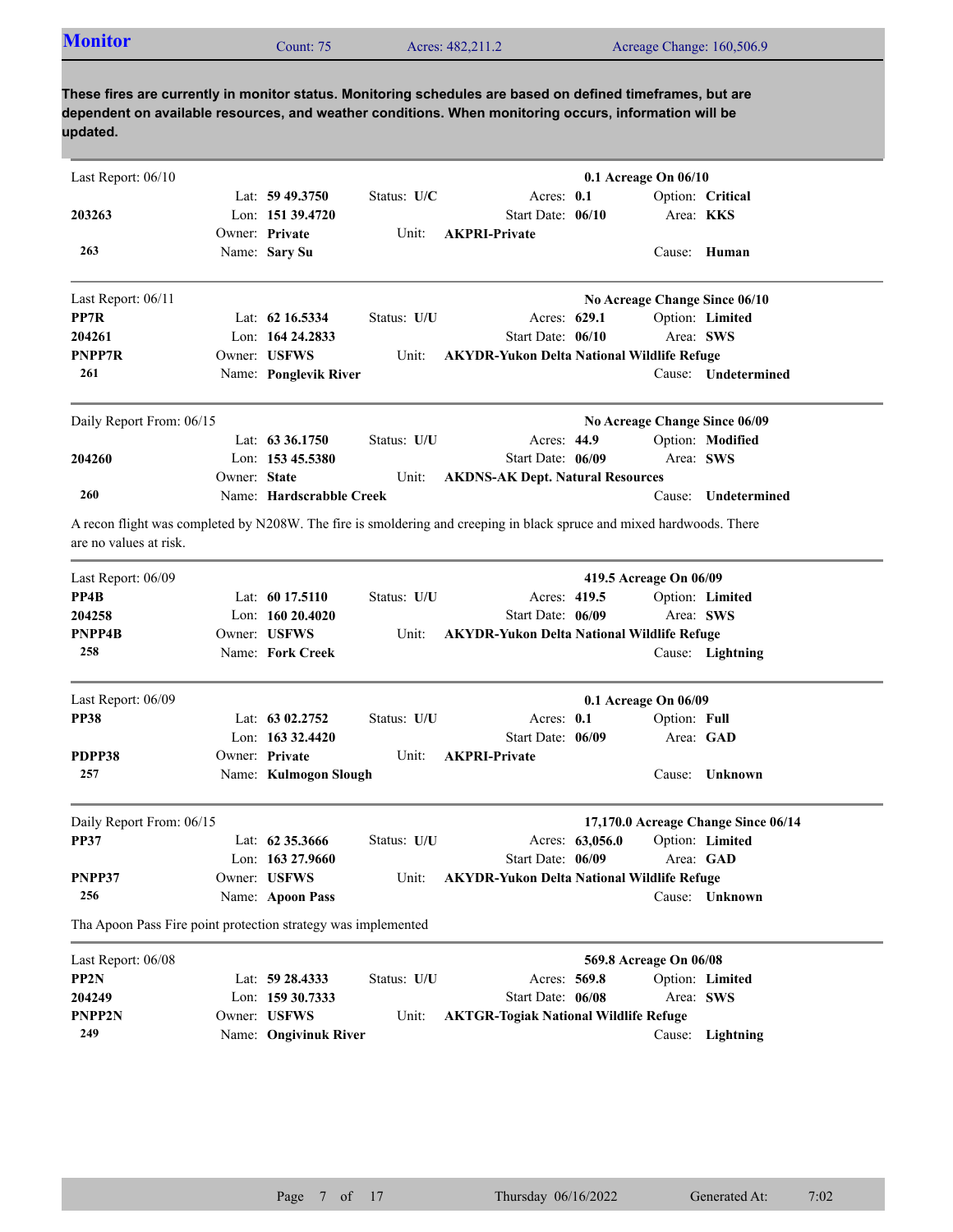| <b>Monitor</b><br>Acreage Change: 160,506.9<br>Acres: 482,211.2<br>$2$ ount: 75 |  |  |  |  |  |
|---------------------------------------------------------------------------------|--|--|--|--|--|
|---------------------------------------------------------------------------------|--|--|--|--|--|

| Last Report: 06/08       |                   |                      |             | 331.1 Acreage On 06/08                                                                                                 |                                     |
|--------------------------|-------------------|----------------------|-------------|------------------------------------------------------------------------------------------------------------------------|-------------------------------------|
| PP2M                     |                   | Lat: $5918.5500$     | Status: U/U | Acres: 331.1                                                                                                           | Option: Limited                     |
| 204248                   |                   | Lon: 159 25.2167     |             | Start Date: 06/08                                                                                                      | Area: SWS                           |
| PNPP2M                   |                   | Owner: USFWS         | Unit:       | <b>AKTGR-Togiak National Wildlife Refuge</b>                                                                           |                                     |
| 248                      |                   | Name: Ongoke River   |             | Cause:                                                                                                                 | Undetermined                        |
| Last Report: 06/08       |                   |                      |             | 178.7 Acreage On 06/08                                                                                                 |                                     |
|                          |                   | Lat: $6029.1000$     | Status: U/U | Acres: 178.7                                                                                                           | Option: Limited                     |
| 204247                   |                   | Lon: 155 13.5000     |             | Start Date: 06/08                                                                                                      | Area: SWS                           |
|                          | Owner: State      |                      | Unit:       | <b>AKDNS-AK Dept. Natural Resources</b>                                                                                |                                     |
| 247                      |                   | Name: Dummy Creek    |             |                                                                                                                        | Cause: Lightning                    |
| Last Report: 06/08       |                   |                      |             | 29,871.2 Acreage On 06/08                                                                                              |                                     |
|                          |                   | Lat: $6048.0000$     | Status: U/U | Acres: 29,871.2                                                                                                        | Option: Limited                     |
| 204246                   |                   | Lon: 157 00.9167     |             | Start Date: 06/08                                                                                                      | Area: SWS                           |
|                          | Owner: State      |                      | Unit:       | <b>AKDNS-AK Dept. Natural Resources</b>                                                                                |                                     |
| 246                      |                   | Name: Titnuk Creek   |             |                                                                                                                        | Cause: Lightning                    |
| Last Report: 06/12       |                   |                      |             |                                                                                                                        | 23,791.9 Acreage Change Since 06/08 |
|                          |                   | Lat: $60\,53.5000$   | Status: U/U | Acres: 39,448.4                                                                                                        | Option: Limited                     |
| 204245                   |                   | Lon: 157 13.0834     |             | Start Date: 06/08                                                                                                      | Area: SWS                           |
|                          | Owner: State      |                      | Unit:       | <b>AKDNS-AK Dept. Natural Resources</b>                                                                                |                                     |
| 245                      |                   | Name: Kiknik         |             |                                                                                                                        | Cause: Lightning                    |
| Last Report: 06/09       |                   |                      |             |                                                                                                                        | 10,345.0 Acreage Change Since 06/08 |
|                          |                   | Lat: 61 09.7500      | Status: U/U | Acres: 10,595.0                                                                                                        | Option: Limited                     |
| 204244                   |                   | Lon: 156 05.1833     |             | Start Date: 06/08                                                                                                      | Area: SWS                           |
|                          | Owner: State      |                      | Unit:       | <b>AKDNS-AK Dept. Natural Resources</b>                                                                                |                                     |
| 244                      |                   | Name: Door Mountain  |             |                                                                                                                        | Cause: Lightning                    |
| Last Report: 06/11       |                   |                      |             | -23.9 Acreage Change Since 06/10                                                                                       |                                     |
| PP2L                     |                   | Lat: $6608.9250$     | Status: U/C | Acres: 326.1                                                                                                           | Option: Limited                     |
| 232243                   |                   | Lon: $15636.9067$    |             | Start Date: 06/08                                                                                                      | Area: GAD                           |
| PDPP2L                   | Owner: <b>BLM</b> |                      | Unit:       | <b>AKCYD-Central Yukon Field Office</b>                                                                                |                                     |
| 243                      |                   | Name: Tom Cook       |             |                                                                                                                        | Cause: Lightning                    |
| Last Report: 06/12       |                   |                      |             |                                                                                                                        | 17,120.0 Acreage Change Since 06/09 |
|                          |                   | Lat: 59 53.7000      | Status: U/U | Acres: 29,516.0                                                                                                        | Option: Limited                     |
| 204240                   |                   | Lon: $15605.4833$    |             | Start Date: 06/08                                                                                                      | Area: SWS                           |
|                          | Owner: State      |                      | Unit:       | <b>AKDNS-AK Dept. Natural Resources</b>                                                                                |                                     |
| 240                      |                   | Name: Koktuli River  |             | Cause:                                                                                                                 | Lightning                           |
| Daily Report From: 06/15 |                   |                      |             | No Acreage Change Since 06/14                                                                                          |                                     |
|                          |                   | Lat: 59 12.3500      | Status: U/U | Option: Full<br>Acres: 19,446.9                                                                                        |                                     |
| 204237                   |                   | Lon: 158 05.6333     |             | Start Date: 06/08                                                                                                      | Area: SWS                           |
|                          | Owner: State      |                      | Unit:       | <b>AKDNS-AK Dept. Natural Resources</b>                                                                                |                                     |
| 237                      |                   | Name: Iowithla River |             |                                                                                                                        | Cause: Lightning                    |
|                          |                   |                      |             | BD-125 and the Fire Boss group took suppressive action on the southern and western perimeter today. They completed two |                                     |

fuel cycles. The fire will continue to be monitored.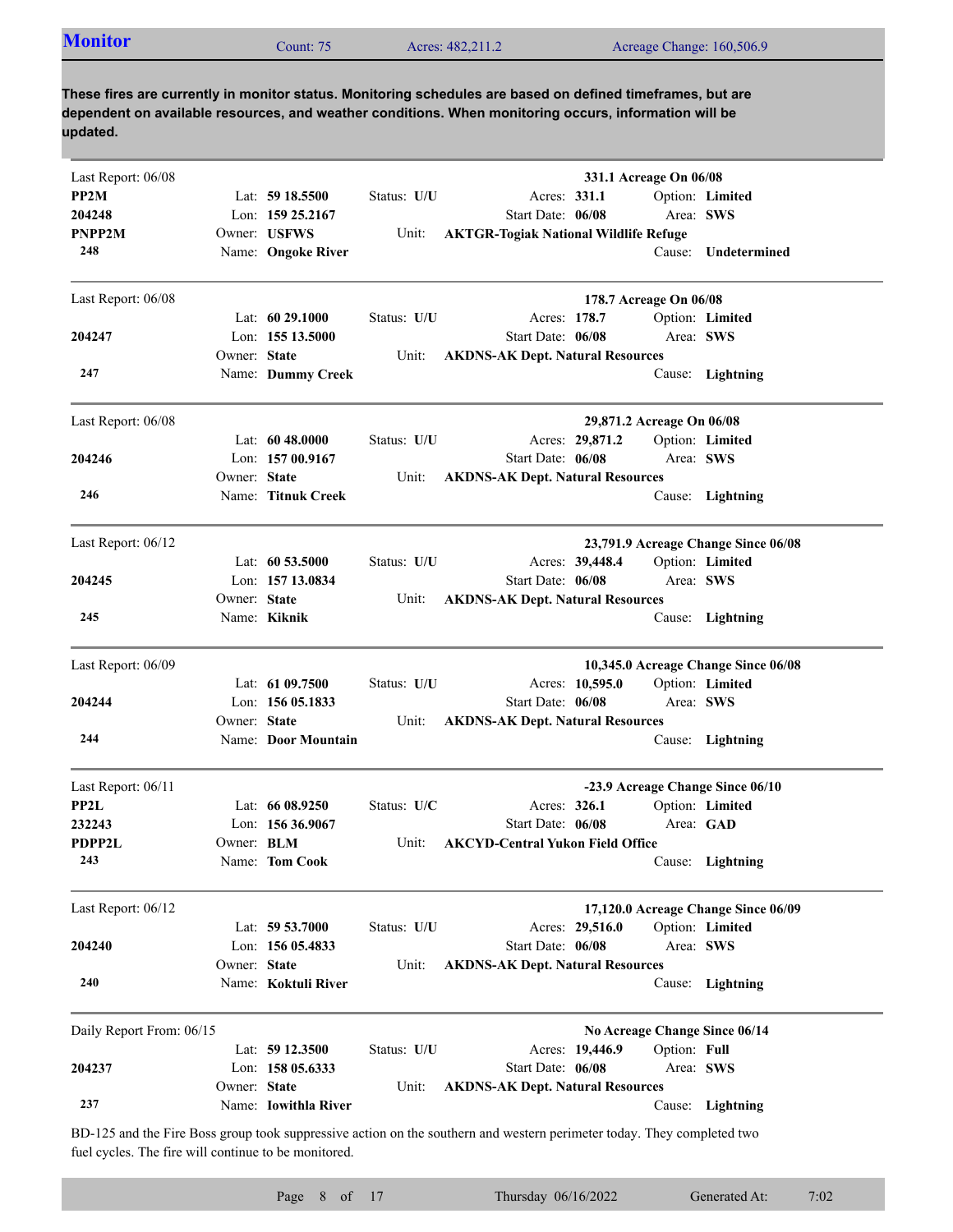| <b>Monitor</b><br>Acres: 482,211.2<br>Acreage Change: 160,506.9<br>$\mathcal{L}$ ount: 75 |  |
|-------------------------------------------------------------------------------------------|--|
|-------------------------------------------------------------------------------------------|--|

| Last Report: 06/11 |              |                      |             |                                                |                       | 0.5 Acreage Change Since 06/10     |
|--------------------|--------------|----------------------|-------------|------------------------------------------------|-----------------------|------------------------------------|
|                    |              | Lat: $62\,28.5600$   | Status: U/C | Acres: 10.5                                    |                       | Option: Modified                   |
| 201236             |              | Lon: 149 42.8800     |             | Start Date: 06/08                              | Area: MSS             |                                    |
|                    | Owner: State |                      | Unit:       | <b>AKDNS-AK Dept. Natural Resources</b>        |                       |                                    |
| 236                |              | Name: ORA Lake       |             |                                                |                       | Cause: Lightning                   |
| Last Report: 06/09 |              |                      |             |                                                |                       | -21.1 Acreage Change Since 06/08   |
| <b>PP10</b>        |              | Lat: $6043.0530$     | Status: U/U | Acres: 28.9                                    | Option: Full          |                                    |
| 204235             |              | Lon: 162 04.5200     |             | Start Date: 06/08                              | Area: SWS             |                                    |
| PNPP10             |              | Owner: ANCSA         | Unit:       | <b>AKVLN-Napakiak Corporation</b>              |                       |                                    |
| 235                |              | Name: Johnson River  |             |                                                |                       | Cause: Lightning                   |
| Last Report: 06/14 |              |                      |             |                                                |                       | 3,254.3 Acreage Change Since 06/09 |
| <b>PP04</b>        |              | Lat: 61 27.5333      | Status: U/U | Acres: 29,526.3                                |                       | Option: Limited                    |
| 204228             |              | Lon: 154 57.8833     |             | Start Date: 06/07                              | Area: SWS             |                                    |
| PNPP04             | Owner: BLM   |                      | Unit:       | <b>AKADD-Anchorage Field Office</b>            |                       |                                    |
| 228                |              | Name: Swift River    |             |                                                |                       | Cause: Undetermined                |
| Last Report: 06/09 |              |                      |             |                                                |                       | 1.1 Acreage Change Since 06/07     |
| <b>PP02</b>        |              | Lat: $6046.3820$     | Status: U/U | Acres: $6.1$                                   | Option: Full          |                                    |
| 204227             |              | Lon: $16101.9250$    |             | Start Date: 06/07                              | Area: SWS             |                                    |
| PNPP02             |              | Owner: ANCSA         | Unit:       | <b>AKVLN-Kwethluk, Incorporated</b>            |                       |                                    |
| 227                |              | Name: Kushluk River  |             |                                                |                       | Cause: Lightning                   |
| Last Report: 06/10 |              |                      |             |                                                |                       | 3.0 Acreage Change Since 06/09     |
| <b>PP0S</b>        |              | Lat: 63 47.9406      | Status: U/U | Acres: 23.0                                    |                       | Option: Limited                    |
| 231225             |              | Lon: 152 52.4340     |             | Start Date: 06/07                              | Area: TAD             |                                    |
| <b>PDPP0S</b>      | Owner: State |                      | Unit:       | <b>AKDNS-AK Dept. Natural Resources</b>        |                       |                                    |
| 225                |              | Name: Fish Creek     |             |                                                |                       | Cause: Lightning                   |
| Last Report: 06/14 |              |                      |             |                                                |                       | No Acreage Change Since 06/12      |
| PP7Y               |              | Lat: $58\,54.5666$   | Status: U/U | Acres: 10,056.8                                | Option: Full          |                                    |
| 204219             |              | Lon: $15620.7000$    |             | Start Date: 06/07                              | Area: SWS             |                                    |
| PNPP7Y             | Owner: State |                      | Unit:       | <b>AKDNS-AK Dept. Natural Resources</b>        |                       |                                    |
| 219                |              | Name: Pauls Creek    |             |                                                |                       | Cause: Undetermined                |
| Last Report: 06/07 |              |                      |             |                                                | 10.0 Acreage On 06/07 |                                    |
| PPZ3               |              | Lat: 58 43.4330      | Status: U/U | Acres: 10.0                                    |                       | Option: Limited                    |
| 204218             |              | Lon: 155 58.1170     |             | Start Date: 06/07                              | Area: SWS             |                                    |
| PNPPZ3             | Owner: NPS   |                      | Unit:       | <b>AKKAP-Katmai National Park and Preserve</b> |                       |                                    |
| 218                |              | Name: Idavain        |             |                                                |                       | Cause: Lightning                   |
| Last Report: 06/12 |              |                      |             |                                                |                       | -1.1 Acreage Change Since 06/07    |
| PPW4               |              | Lat: 59 11.4080      | Status: U/U | Acres: 0.9                                     |                       | Option: Modified                   |
| 204217             |              | Lon: 157 04.5530     |             | Start Date: 06/07                              | Area: SWS             |                                    |
| PNPPW4             | Owner: BLM   |                      | Unit:       | <b>AKADD-Anchorage Field Office</b>            |                       |                                    |
| 217                |              | Name: Levelock Creek |             |                                                | Cause:                | Undetermined                       |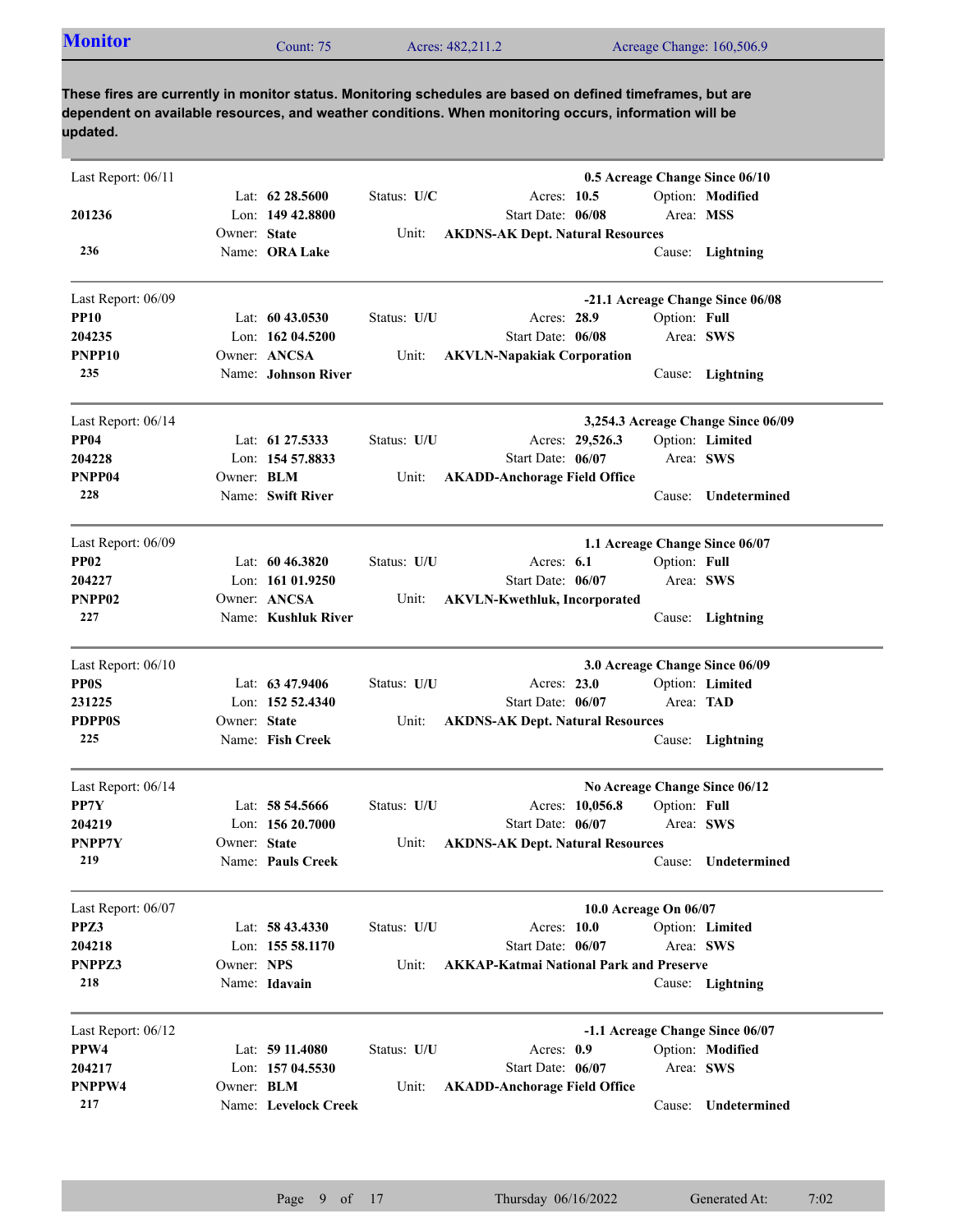|--|

| Last Report: 06/14 |              |                             |             | 15.9 Acreage Change Since 06/07         |
|--------------------|--------------|-----------------------------|-------------|-----------------------------------------|
| PP5R               |              | Lat: $6101.1000$            | Status: U/U | Option: Limited<br>Acres: 7,791.2       |
| 204216             |              | Lon: 154 20.6666            |             | Start Date: 06/06<br>Area: SWS          |
| PNPP5R             | Owner: State |                             | Unit:       | <b>AKDNS-AK Dept. Natural Resources</b> |
| 216                |              | Name: Telaquana River       |             | Cause: Lightning                        |
| Last Report: 06/06 |              |                             |             | 1.0 Acreage On 06/06                    |
| PPV <sub>2</sub>   |              | Lat: $62$ 05.3683           | Status: U/U | Acres: $1.0$<br>Option: Full            |
|                    |              | Lon: 163 45.4983            |             | Start Date: 06/06<br>Area: GAD          |
|                    |              | Owner: ANCSA                | Unit:       | <b>AKVLN-Azachorok, Incorporated</b>    |
| 215                |              | Name: Mountain Village Dump |             | Cause: Human                            |
| Last Report: 06/12 |              |                             |             | No Acreage Change Since 06/11           |
| PP6N               |              | Lat: $61\,39.1750$          | Status: U/C | Acres: 0.1<br>Option: Critical          |
| 201212             |              | Lon: $14930.7130$           |             | Start Date: 06/06<br>Area: MSS          |
| PNPP6N             |              | Owner: Private              | Unit:       | <b>AKPRI-Private</b>                    |
| 212                |              | Name: Solitude              |             | Cause: Human                            |
| Last Report: 06/13 |              |                             |             | 2.3 Acreage Change Since 06/06          |
| PPV1               |              | Lat: $59\,20.8830$          | Status: U/U | Option: Full<br>Acres: 2.8              |
| 204209             |              | Lon: 157 40.9820            |             | Area: SWS<br>Start Date: 06/06          |
| PNPPV1             |              | Owner: ANCSA                | Unit:       | <b>AKVLN-Ekwok Natives Limited</b>      |
| 209                |              | Name: Koklong River         |             | Cause: Lightning                        |
| Last Report: 06/06 |              |                             |             | 0.1 Acreage On 06/06                    |
|                    |              | Lat: 60 29.0683             | Status: U/U | Acres: 0.1<br>Option: Limited           |
| 204207             |              | Lon: 158 31.9183            |             | Start Date: 06/06<br>Area: SWS          |
|                    | Owner: State |                             | Unit:       | <b>AKDNS-AK Dept. Natural Resources</b> |
| 207                |              | Name: Maka Creek            |             | Cause: Lightning                        |
| Last Report: 06/14 |              |                             |             | No Acreage Change Since 06/09           |
|                    |              | Lat: $59\,56.6666$          | Status: U/U | Option: Full<br>Acres: 938.1            |
| 204205             |              | Lon: 155 16.5000            |             | Area: SWS<br>Start Date: 06/06          |
|                    | Owner: State |                             | Unit:       | <b>AKDNS-AK Dept. Natural Resources</b> |
| 205                |              | Name: Upper Talarik         |             | Cause: Lightning                        |
| Last Report: 06/11 |              |                             |             | No Acreage Change Since 06/06           |
| PPT <sub>6</sub>   |              | Lat: 59 57.4167             | Status: U/C | Acres: 0.1<br>Option: Critical          |
| 203204             |              | Lon: $15143.4950$           |             | Start Date: 06/06<br>Area: KKS          |
| PNPPT6             |              | Owner: Private              | Unit:       | <b>AKPRI-Private</b>                    |
| 204                |              | Name: Sunshine Dr           |             | Cause: Human                            |
| Last Report: 06/11 |              |                             |             | No Acreage Change Since 06/06           |
| PPT7               |              | Lat: 59 57.2110             | Status: U/C | Acres: 0.1<br>Option: Critical          |
| 203203             |              | Lon: 151 43.4980            |             | Start Date: 06/06<br>Area: <b>KKS</b>   |
| PNPPT7             |              | Owner: Private              | Unit:       | <b>AKPRI-Private</b>                    |
| 203                | Name: Tim    |                             |             | Cause: Human                            |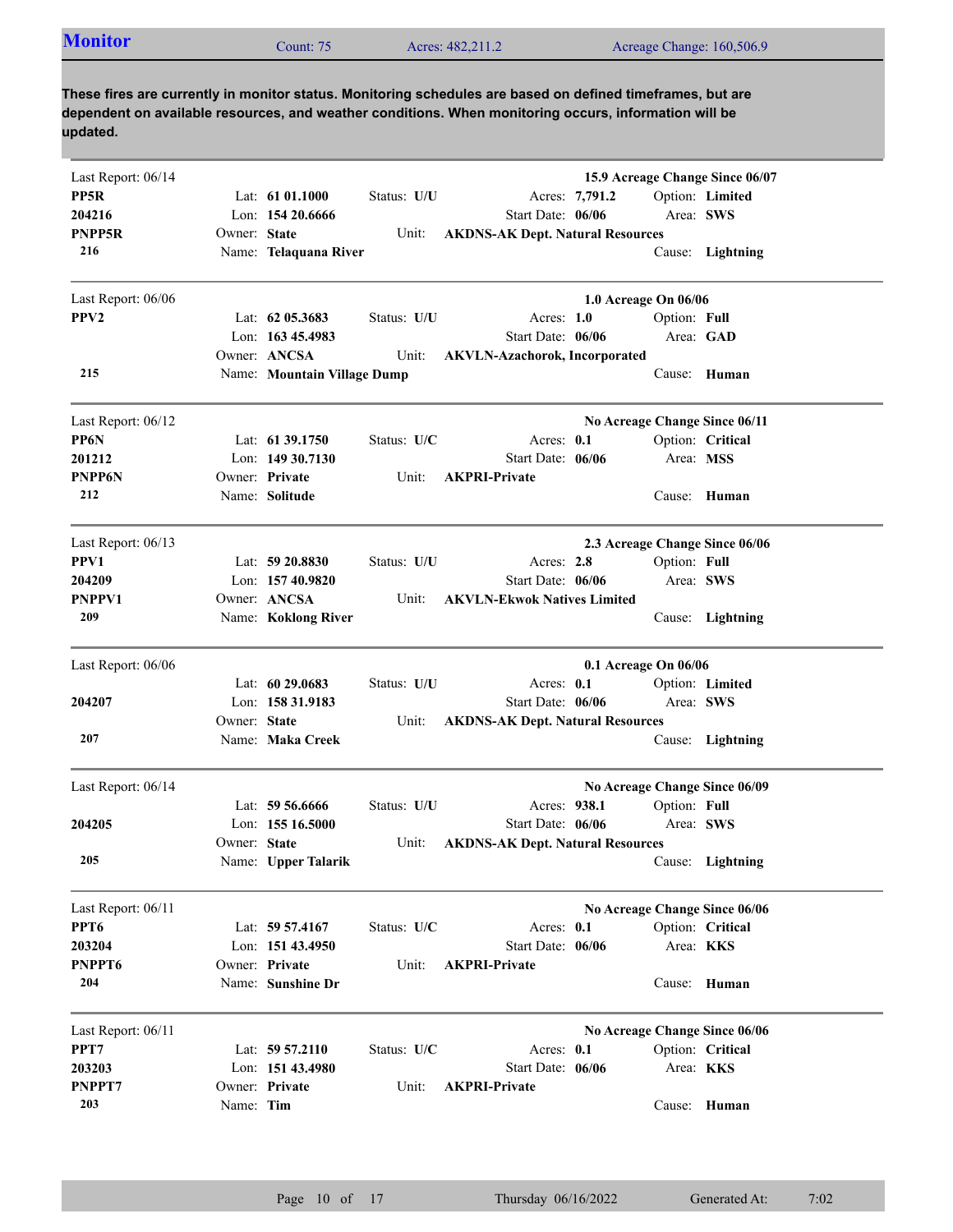|--|

| Last Report: 06/13                         |              |                       |             | No Acreage Change Since 06/12                 |                                    |
|--------------------------------------------|--------------|-----------------------|-------------|-----------------------------------------------|------------------------------------|
| PP7T                                       |              | Lat: $58\,56.1420$    | Status: U/U | Acres: 3,495.1                                | Option: Limited                    |
| 204201                                     |              | Lon: 159 27.3130      |             | Start Date: 06/06                             | Area: SWS                          |
| PNPP7T                                     |              | Owner: USFWS          | Unit:       | <b>AKTGR-Togiak National Wildlife Refuge</b>  |                                    |
| 201                                        |              | Name: Tuklung River   |             |                                               | Cause: Lightning                   |
| Last Report: 06/13                         |              |                       |             | No Acreage Change Since 06/09                 |                                    |
|                                            |              | Lat: $59\,45.0667$    | Status: U/U | Acres: 22,053.3                               | Option: Limited                    |
| 204200                                     |              | Lon: 158 13.5000      |             | Start Date: 06/06                             | Area: SWS                          |
|                                            | Owner: State |                       | Unit:       | <b>AKDNS-AK Dept. Natural Resources</b>       |                                    |
| <b>200</b>                                 |              | Name: Kokwok          |             |                                               | Cause: Lightning                   |
| Daily Report From: 06/15                   |              |                       |             | No Acreage Change Since 06/14                 |                                    |
|                                            |              | Lat: 61 34.7833       | Status: U/U | Acres: 30,750.2                               | Option: Limited                    |
| 204198                                     |              | Lon: 156 00.7333      |             | Start Date: 06/05                             | Area: SWS                          |
|                                            | Owner: BLM   |                       | Unit:       | <b>AKADD-Anchorage Field Office</b>           |                                    |
| 198                                        |              | Name: Stony River     |             |                                               | Cause: Lightning                   |
| Acreage change due to updated gis mapping. |              |                       |             |                                               |                                    |
| Last Report: 06/14                         |              |                       |             |                                               | 3,811.0 Acreage Change Since 06/13 |
|                                            |              | Lat: 61 34.5500       | Status: U/U | Acres: 30,570.0                               | Option: Limited                    |
| 204197                                     |              | Lon: 155 51.0000      |             | Start Date: 06/05                             | Area: SWS                          |
| 197                                        | Owner: BLM   |                       | Unit:       | <b>AKADD-Anchorage Field Office</b>           |                                    |
|                                            |              | Name: Gagaryah River  |             |                                               | Cause: Lightning                   |
| Last Report: 06/07                         |              |                       |             | No Acreage Change Since 06/05                 |                                    |
|                                            |              | Lat: $60\,33.7470$    | Status: U/U | Acres: 74.1                                   | Option: Limited                    |
| 204193                                     |              | Lon: $15645.9050$     |             | Start Date: 06/05                             | Area: SWS                          |
|                                            | Owner: State |                       | Unit:       | <b>AKDNS-AK Dept. Natural Resources</b>       |                                    |
| 193                                        |              | Name: Cabin Creek     |             |                                               | Cause: Lightning                   |
| Last Report: 06/06                         |              |                       |             | 0.2 Acreage Change Since 06/05                |                                    |
| PPN7                                       |              | Lat: 63 38.3334       | Status: U/U | Acres: 0.3                                    | Option: Limited                    |
|                                            |              | Lon: 149 12.3720      |             | Start Date: 06/05                             | Area: TAD                          |
| PDPPN7                                     | Owner: NPS   |                       |             | Unit: AKDEP-Denali National Park and Preserve |                                    |
| 191                                        |              | Name: Savage Jenny    |             |                                               | Cause: Lightning                   |
| Last Report: 06/14                         |              |                       |             | 637.3 Acreage Change Since 06/07              |                                    |
| PPN3                                       |              | Lat: 61 32.2000       | Status: U/U | Acres: 3,101.4                                | Option: Limited                    |
| 204190                                     |              | Lon: 155 04.6000      |             | Start Date: 06/05                             | Area: SWS                          |
| PNPPN3                                     | Owner: BLM   |                       | Unit:       | <b>AKADD-Anchorage Field Office</b>           |                                    |
| 190                                        |              | Name: South Lime Lake |             |                                               | Cause: Lightning                   |
| Last Report: 06/05                         |              |                       |             | 10.0 Acreage On 06/05                         |                                    |
|                                            |              | Lat: 60 27.2210       | Status: U/U | Acres: 10.0                                   | Option: Limited                    |
| 204189                                     |              | Lon: 156 39.5220      |             | Start Date: 06/05                             | Area: SWS                          |
|                                            | Owner: State |                       | Unit:       | <b>AKDNS-AK Dept. Natural Resources</b>       |                                    |
| 189                                        |              | Name: Nushagak River  |             |                                               | Cause: Lightning                   |
|                                            |              |                       |             |                                               |                                    |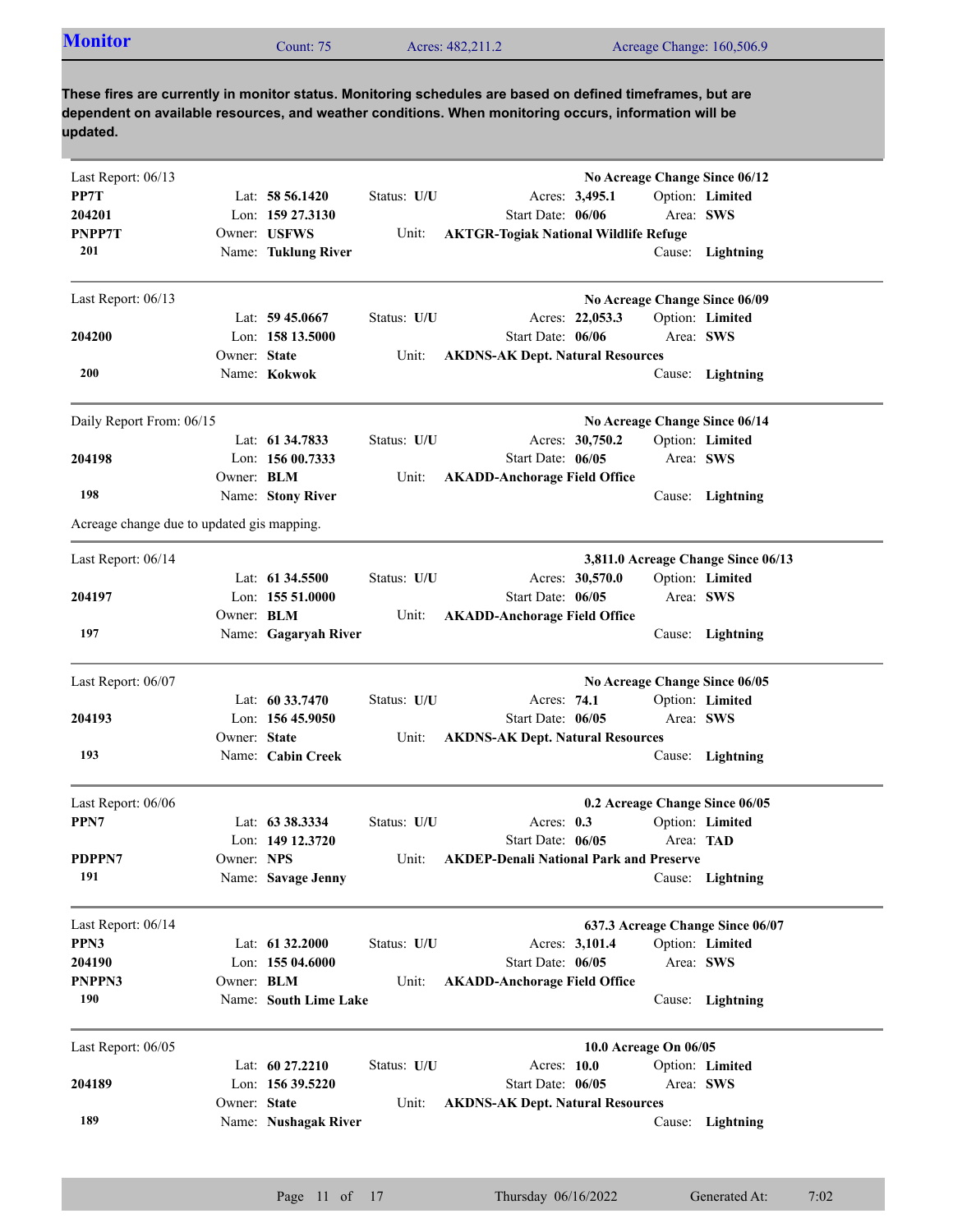| <b>Monitor</b><br>Acres: 482,211.2<br>Acreage Change: 160,506.9<br>$\mathcal$ Count: 75 |  |
|-----------------------------------------------------------------------------------------|--|
|-----------------------------------------------------------------------------------------|--|

| Last Report: 06/13 |                   |                         |             |                                         | No Acreage Change Since 06/09    |                                     |
|--------------------|-------------------|-------------------------|-------------|-----------------------------------------|----------------------------------|-------------------------------------|
|                    |                   | Lat: $60\,59.6167$      | Status: U/U | Acres: 3,544.0                          |                                  | Option: Limited                     |
| 204188             |                   | Lon: $15609.6334$       |             | Start Date: 06/05                       | Area: SWS                        |                                     |
| 188                | Owner: State      | Name: Hook Creek        | Unit:       | <b>AKDNS-AK Dept. Natural Resources</b> |                                  |                                     |
|                    |                   |                         |             |                                         |                                  | Cause: Lightning                    |
| Last Report: 06/05 |                   |                         |             |                                         | 66.0 Acreage On 06/05            |                                     |
| PPN <sub>2</sub>   |                   | Lat: $62,35,7160$       | Status: U/U | Acres: $66.0$                           |                                  | Option: Limited                     |
| 214187             |                   | Lon: 145 48.3480        |             | Start Date: 06/05                       | Area: CRS                        |                                     |
| <b>PNPPN2</b>      | Owner: <b>BLM</b> |                         | Unit:       | <b>AKGLD-Glennallen Field Office</b>    |                                  |                                     |
| 187                |                   | Name: Fish Lake         |             |                                         |                                  | Cause: Lightning                    |
| Last Report: 06/08 |                   |                         |             |                                         | No Acreage Change Since 06/07    |                                     |
| PPM8               |                   | Lat: $63\,32.2170$      | Status: U/C | Acres: 13.0                             |                                  | Option: Modified                    |
| 204186             |                   | Lon: 153 36.2167        |             | Start Date: 06/05                       | Area: SWS                        |                                     |
| PNPPM8             | Owner: State      |                         | Unit:       | <b>AKDNS-AK Dept. Natural Resources</b> |                                  |                                     |
| 186                |                   | Name: Rungun Creek      |             |                                         |                                  | Cause: Lightning                    |
| Last Report: 06/14 |                   |                         |             |                                         |                                  | 49,831.5 Acreage Change Since 06/10 |
| PPR <sub>4</sub>   |                   | Lat: $62$ 19.9500       | Status: U/U | Acres: 122,640.6                        |                                  | Option: Limited                     |
| 204183             |                   | Lon: 155 17.9333        |             | Start Date: 06/04                       | Area: SWS                        |                                     |
| PNPPR4             | Owner: <b>BLM</b> |                         | Unit:       | <b>AKADD-Anchorage Field Office</b>     |                                  |                                     |
| 183                |                   | Name: Tatlawiksuk       |             |                                         | Cause:                           | Lightning                           |
| Last Report: 06/06 |                   |                         |             |                                         | -20.5 Acreage Change Since 06/05 |                                     |
| PPJ9               |                   | Lat: $5850.5000$        | Status: U/C | Acres: 199.5                            |                                  | Option: Modified                    |
| 204182             |                   | Lon: 156 17.5834        |             | Start Date: 06/04                       | Area: SWS                        |                                     |
| PNPPJ9             | Owner: State      |                         | Unit:       | <b>AKDNS-AK Dept. Natural Resources</b> |                                  |                                     |
| 182                |                   | Name: King Salmon Creek |             |                                         |                                  | Cause: Lightning                    |
| Last Report: 06/09 |                   |                         |             |                                         | No Acreage Change Since 06/08    |                                     |
| PPH <sub>9</sub>   |                   | Lat: $6510.7383$        | Status: U/U | Acres: $6.7$                            |                                  | Option: Modified                    |
| 231181             |                   | Lon: 150 18.5467        |             | Start Date: 06/04                       | Area: <b>TAD</b>                 |                                     |
| PDPPH9             | Owner: State      |                         | Unit:       | <b>AKDNS-AK Dept. Natural Resources</b> |                                  |                                     |
| 181                |                   | Name: Omega Creek       |             |                                         |                                  | Cause: Human                        |
| Last Report: 06/04 |                   |                         |             |                                         | 0.1 Acreage On 06/04             |                                     |
|                    |                   | Lat: $6135.9910$        | Status: U/C | Acres: 0.1                              |                                  | Option: Critical                    |
| 201180             |                   | Lon: 149 27,7536        |             | Start Date: 06/04                       | Area: MSS                        |                                     |
|                    |                   | Owner: Private          | Unit:       | <b>AKPRI-Private</b>                    |                                  |                                     |
| 180                |                   | Name: Spruce Roy        |             |                                         |                                  | Cause: Human                        |
| Last Report: 06/04 |                   |                         |             |                                         | No Acreage Change Since 06/03    |                                     |
| PPF1               |                   | Lat: 64 42.5167         | Status: U/U | Acres: 0.1                              | Option: Full                     |                                     |
|                    |                   | Lon: 155 29.5267        |             | Start Date: 06/03                       | Area: GAD                        |                                     |
| PDPPF1             |                   | Owner: ANCSA            | Unit:       | <b>AKVLN-Dineega Corporation</b>        |                                  |                                     |
| 179                |                   | Name: Ruby Dump         |             |                                         |                                  | Cause: Human                        |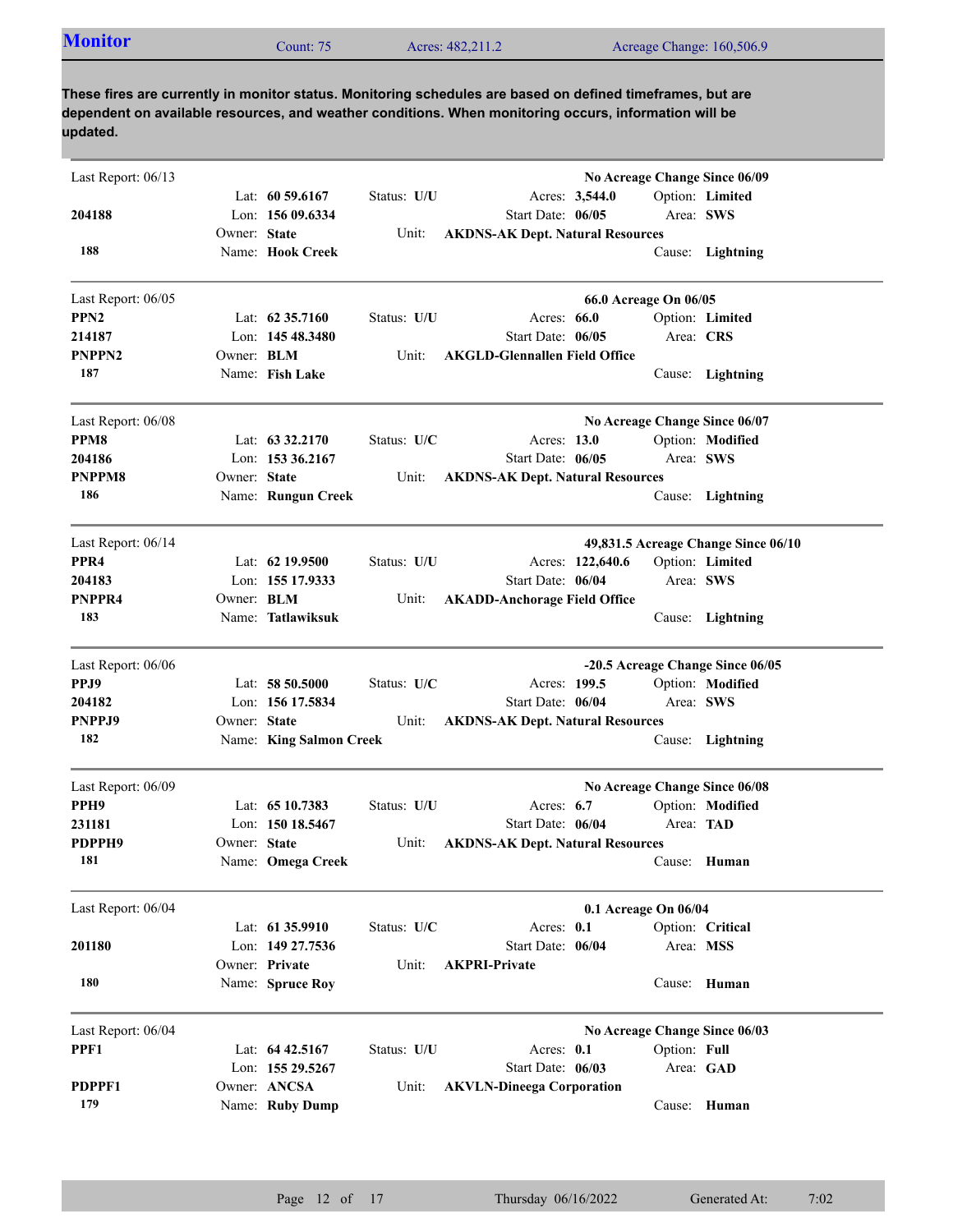| Last Report: 06/03 |             |                          |             |                                                   | 0.1 Acreage On 06/03          |              |                                    |
|--------------------|-------------|--------------------------|-------------|---------------------------------------------------|-------------------------------|--------------|------------------------------------|
| PPE4               |             | Lat: $61\,56.3310$       | Status: U/U | Acres: 0.1                                        |                               | Option: Full |                                    |
|                    |             | Lon: 162 52.4760         |             | Start Date: 06/03                                 |                               | Area: GAD    |                                    |
| PDPPE4             |             | Owner: ANCSA             | Unit:       | <b>AKVLN-Pilot Station, Incorporated</b>          |                               |              |                                    |
| 176                |             | Name: PILOT STATION DUMP |             |                                                   |                               |              | Cause: Human                       |
| Last Report: 06/02 |             |                          |             |                                                   | 10.0 Acreage On 06/02         |              |                                    |
| PN9M               |             | Lat: 59 05.8400          | Status: U/U | Acres: 10.0                                       |                               | Option: Full |                                    |
| 204172             |             | Lon: 158 33.2700         |             | Start Date: 06/02                                 |                               | Area: SWS    |                                    |
| PNPN9M             | Owner: City |                          | Unit:       | <b>AKAKS-Dillingham, City of</b>                  |                               |              |                                    |
| 172                |             | Name: Dillingham Dump    |             |                                                   |                               |              | Cause: Human                       |
| Last Report: 06/02 |             |                          |             |                                                   | 0.1 Acreage On 06/02          |              |                                    |
|                    |             | Lat: 61 35.8600          | Status: U/C | Acres: 0.1                                        |                               |              | Option: Critical                   |
| 201167             |             | Lon: $14925.0100$        |             | Start Date: 06/02                                 |                               | Area: MSS    |                                    |
|                    |             | Owner: Private           | Unit:       | <b>AKPRI-Private</b>                              |                               |              |                                    |
| 167                |             | Name: Peck 2             |             |                                                   |                               |              | Cause: Human                       |
| Last Report: 06/01 |             |                          |             |                                                   | 0.3 Acreage On 06/01          |              |                                    |
|                    |             | Lat: $5907.5150$         | Status: U/U | Acres: $0.3$                                      |                               | Option: Full |                                    |
| 204166             |             | Lon: $161\,33.5630$      |             | Start Date: 06/01                                 |                               | Area: SWS    |                                    |
|                    |             | Owner: ANCSA             | Unit:       | <b>AKVLN-Kiutsarak, Incorporated</b>              |                               |              |                                    |
| 166                |             | Name: Mumtrak Hill       |             |                                                   |                               | Cause:       | Undetermined                       |
| Last Report: 06/01 |             |                          |             |                                                   | No Acreage Change Since 05/31 |              |                                    |
| PN5C               |             | Lat: $62\,49.3776$       | Status: U/C | Acres: 41.0                                       |                               | Option: Full |                                    |
|                    |             | Lon: $16318.0480$        |             | Start Date: 05/30                                 |                               |              | Area: GAD                          |
| PDPN5C             |             | Owner: USFWS             | Unit:       | <b>AKYDR-Yukon Delta National Wildlife Refuge</b> |                               |              |                                    |
| 158                |             | Name: Pastolik River     |             |                                                   |                               |              | Cause: Lightning                   |
| Last Report: 06/01 |             |                          |             |                                                   | No Acreage Change Since 05/31 |              |                                    |
| PN5B               |             | Lat: $6301.6776$         | Status: U/C | Acres: 234.0                                      |                               | Option: Full |                                    |
|                    |             | Lon: $16303.6660$        |             | Start Date: 05/30                                 |                               |              | Area: GAD                          |
| PDPN5B             |             | Owner: ANCSA             | Unit:       | <b>AKVLN-Kotlik Yupik Corporation</b>             |                               |              |                                    |
| 157                |             | Name: Hogback Hill       |             |                                                   |                               |              | Cause: Lightning                   |
| Last Report: 05/30 |             |                          |             |                                                   | 0.1 Acreage On 05/30          |              |                                    |
|                    |             | Lat: 61 37.2517          | Status: U/C | Acres: 0.1                                        |                               |              | Option: Critical                   |
| 201153             |             | Lon: 149 23.3217         |             | Start Date: 05/30                                 |                               | Area: MSS    |                                    |
|                    |             | Owner: Private           | Unit:       | <b>AKPRI-Private</b>                              |                               |              |                                    |
| 153                |             | Name: Kings River        |             |                                                   |                               | Cause:       | Undetermined                       |
| Last Report: 06/09 |             |                          |             |                                                   |                               |              | 2,194.9 Acreage Change Since 06/07 |
| PN4F               |             | Lat: 58 13.1500          | Status: U/U | Acres: 10,321.9                                   |                               |              | Option: Limited                    |
| 204151             |             | Lon: 155 57.9667         |             | Start Date: 05/29                                 |                               | Area: SWS    |                                    |
| PNPN4F             | Owner: NPS  |                          | Unit:       | <b>AKKAP-Katmai National Park and Preserve</b>    |                               |              |                                    |
| 151                |             | Name: Contact Creek      |             |                                                   |                               |              | Cause: Lightning                   |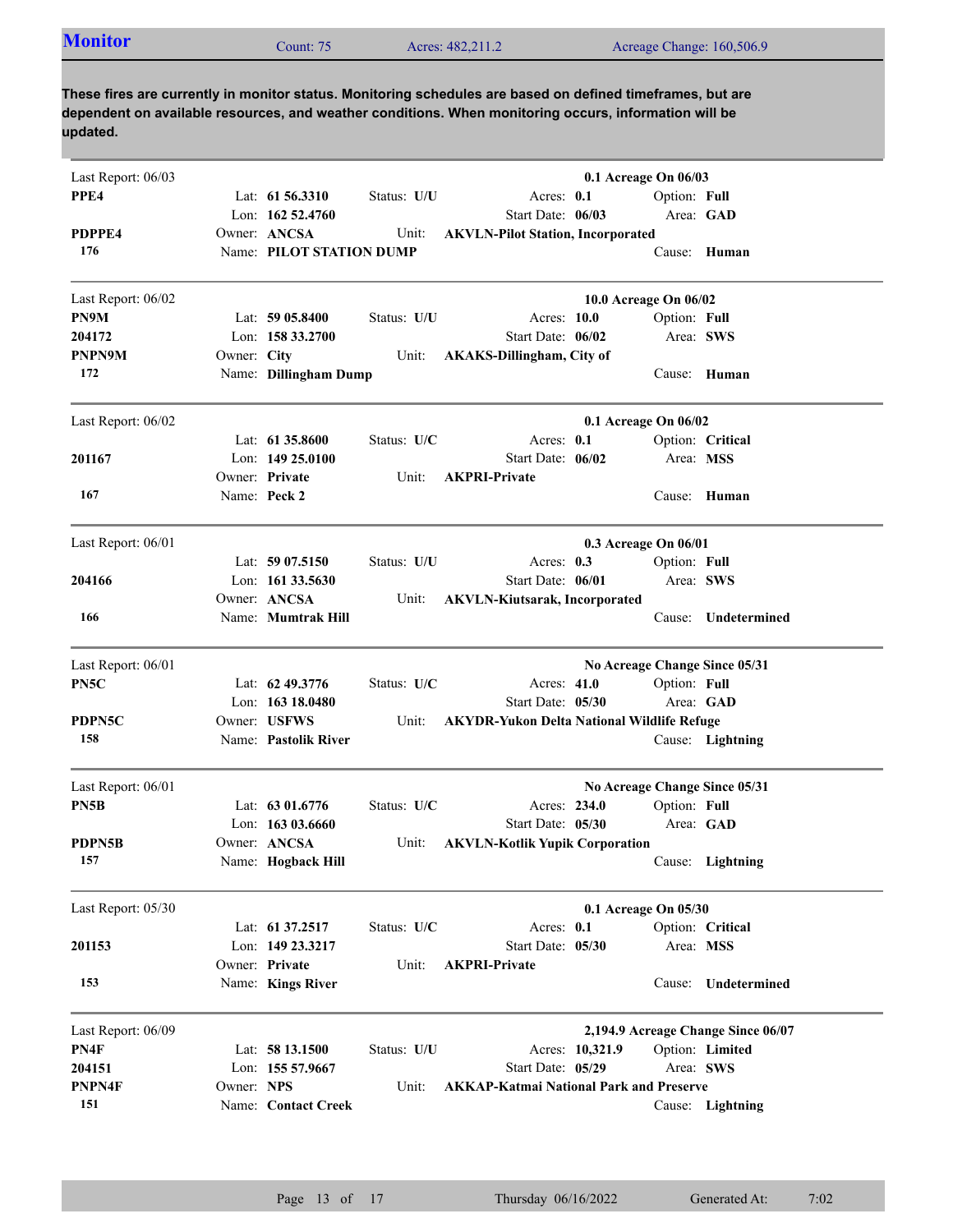|--|

| Last Report: 06/02 |              |                         |             |                                                     | No Acreage Change Since 05/30 |              |                                 |
|--------------------|--------------|-------------------------|-------------|-----------------------------------------------------|-------------------------------|--------------|---------------------------------|
| PN3C               |              | Lat: $6511.9280$        | Status: U/C | Acres: $1.6$                                        |                               | Option: Full |                                 |
| 231148             |              | Lon: 152 02.1180        |             | Start Date: 05/29                                   |                               | Area: TAD    |                                 |
| PDPN3C             |              | Owner: Private          | Unit:       | <b>AKPRI-Private</b>                                |                               |              |                                 |
| 148                |              | Name: White Alice       |             |                                                     |                               |              | Cause: Human                    |
| Last Report: 05/27 |              |                         |             |                                                     | 0.1 Acreage On 05/27          |              |                                 |
| PN1T               |              | Lat: $62\,55.2318$      | Status: U/U | Acres: $0.1$                                        |                               | Option: Full |                                 |
| 231143             |              | Lon: $16005.4060$       |             | Start Date: 05/27                                   |                               |              | Area: GAD                       |
| <b>PDPN1T</b>      |              | Owner: ANCSA            | Unit:       | <b>AKVLN-Hee-yea-Lindge Corporation</b>             |                               |              |                                 |
| 143                |              | Name: Grayling Dump     |             |                                                     |                               |              | Cause: Human                    |
| Last Report: 05/26 |              |                         |             |                                                     | 5.0 Acreage On 05/26          |              |                                 |
| PNY6               |              | Lat: $60\,53.6667$      | Status: U/C | Acres: $5.0$                                        |                               | Option: Full |                                 |
| 204139             |              | Lon: 162 31.6667        |             | Start Date: 05/26                                   |                               | Area: SWS    |                                 |
| PNPNY6             |              | Owner: ANCSA            | Unit:       | <b>AKVLN-Kasigluk, Incorporated</b>                 |                               |              |                                 |
| 139                |              | Name: Kasigluk          |             |                                                     |                               |              | Cause: Undetermined             |
| Last Report: 05/31 |              |                         |             |                                                     | No Acreage Change Since 05/28 |              |                                 |
| PNV1               |              | Lat: 59 50.9383         | Status: U/C | Acres: 13.3                                         |                               |              | Option: Critical                |
| 203134             |              | Lon: 150 58.3750        |             | Start Date: 05/25                                   |                               | Area: KKS    |                                 |
| PNPNV1             | Owner: State |                         | Unit:       | <b>AKDNS-AK Dept. Natural Resources</b>             |                               |              |                                 |
| 134                |              | Name: Caribou           |             |                                                     |                               | Cause:       | Human                           |
| Last Report: 05/22 |              |                         |             |                                                     | No Acreage Change Since 05/21 |              |                                 |
| PNC3               |              | Lat: 64 55.7600         | Status: U/U | Acres: 40.8                                         |                               |              | Option: Modified                |
|                    |              | Lon: 161 11.3517        |             | Start Date: 05/21                                   |                               | Area: GAD    |                                 |
| PDPNC3             |              | Owner: ANCSA            | Unit:       | <b>AKVLN-Koyuk Native Corporation</b>               |                               |              |                                 |
| 121                |              | Name: Koyuk Dump        |             |                                                     |                               |              | Cause: Human                    |
| Last Report: 05/20 |              |                         |             |                                                     | 0.1 Acreage On 05/20          |              |                                 |
|                    |              | Lat: $63\,53.7350$      | Status: U/C | Acres: $0.1$                                        |                               |              | Option: Limited                 |
| 212111             |              | Lon: $14508.1200$       |             | Start Date: 05/20                                   |                               | Area: DAS    |                                 |
|                    | Owner: State |                         | Unit:       | <b>AKDNS-AK Dept. Natural Resources</b>             |                               |              |                                 |
| 111                |              | Name: Barley Way        |             |                                                     |                               |              | Cause: Human                    |
| Last Report: 05/20 |              |                         |             |                                                     | 0.1 Acreage On 05/20          |              |                                 |
| PM9B               |              | Lat: 65 05.8410         | Status: U/U | Acres: 0.1                                          |                               |              | Option: Limited                 |
|                    |              | Lon: 141 38.3700        |             | Start Date: 05/20                                   |                               |              | Area: UYD                       |
| PDPM9B             | Owner: NPS   |                         | Unit:       | <b>AKYCP-Yukon-Charley Rivers National Preserve</b> |                               |              |                                 |
| 109                |              | Name: Trout Creek       |             |                                                     |                               |              | Cause: Lightning                |
| Last Report: 05/23 |              |                         |             |                                                     |                               |              | 25.7 Acreage Change Since 05/20 |
| PM9D               |              | Lat: 65 01.5850         | Status: U/U | Acres: 25.8                                         |                               |              | Option: Modified                |
|                    |              | Lon: 141 14.8017        |             | Start Date: 05/20                                   |                               |              | Area: UYD                       |
| PDPM9D             |              | Owner: ANCSA            | Unit:       | <b>AKDYN-Doyon, Limited</b>                         |                               |              |                                 |
| 108                |              | Name: Windfall Mountain |             |                                                     |                               |              | Cause: Lightning                |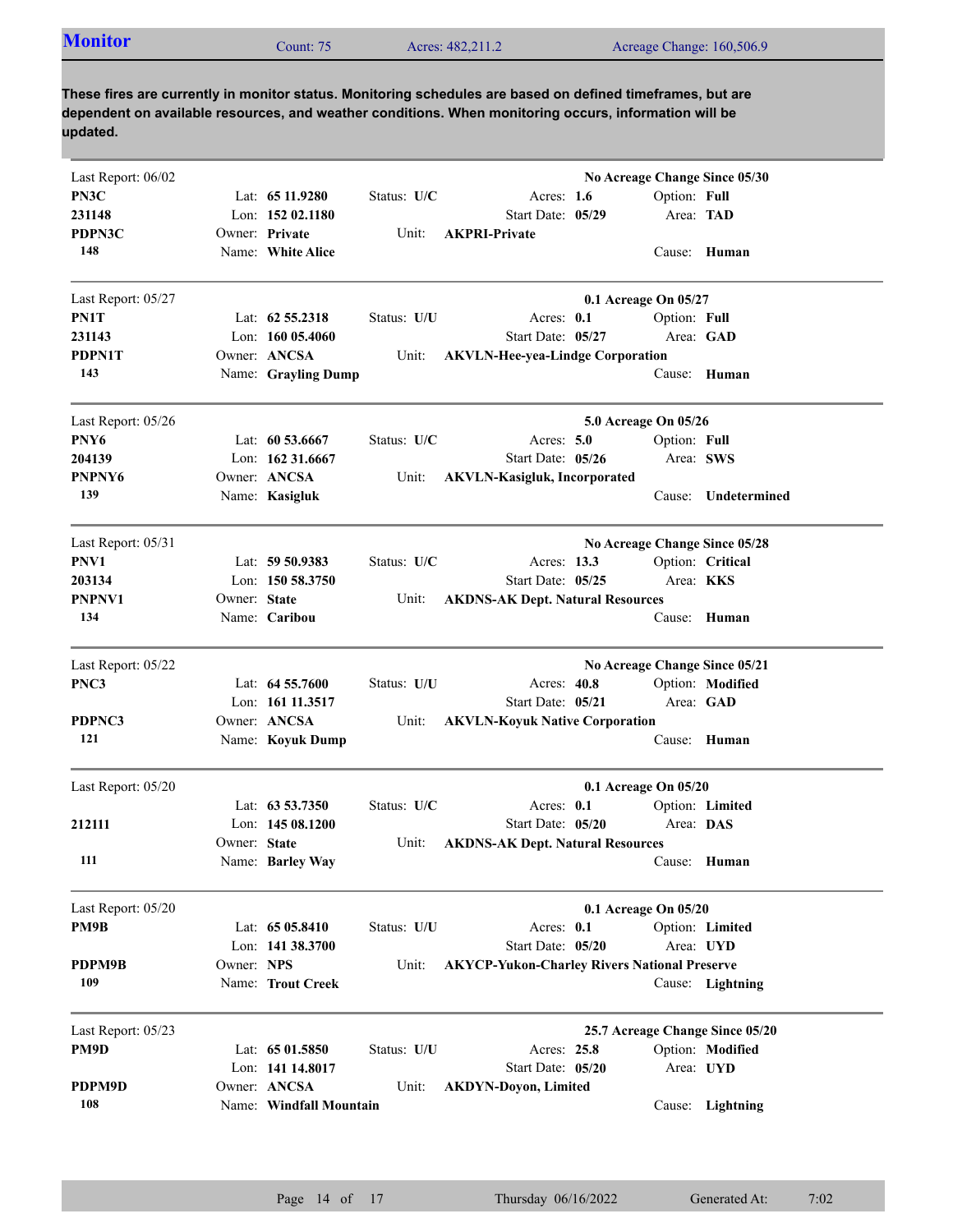|--|

| Last Report: 05/20 |              |                                   |             |                                                   |                 |                       | No Acreage Change Since 05/19 |
|--------------------|--------------|-----------------------------------|-------------|---------------------------------------------------|-----------------|-----------------------|-------------------------------|
| <b>PM5M</b>        |              | Lat: $58\,36.4200$                | Status: U/C | Acres: 24.3                                       |                 |                       | Option: Unplanned             |
| 204096             |              | Lon: 159 57.9600                  |             | Start Date: 05/17                                 |                 |                       | Area: SWS                     |
| PNPM5M             | Owner: State |                                   | Unit:       | <b>AKDNS-AK Dept. Natural Resources</b>           |                 |                       |                               |
| 096                |              | Name: Walrus Islands              |             |                                                   |                 | Cause:                | <b>Undetermined</b>           |
| Last Report: 05/16 |              |                                   |             |                                                   |                 | 29.2 Acreage On 05/16 |                               |
| <b>PM38</b>        |              | Lat: $59\,42.6226$                | Status: U/C | Acres: 29.2                                       |                 | Option: Full          |                               |
| 204090             |              | Lon: 161 53.2962                  |             | Start Date: 05/16                                 |                 |                       | Area: SWS                     |
| PNPM38             |              | Owner: ANCSA                      | Unit:       | <b>AKVLN-Qanirtuuq, Incorporated</b>              |                 |                       |                               |
| 090                |              | Name: Arolik                      |             |                                                   |                 | Cause:                | Undetermined                  |
| Last Report: 06/04 |              |                                   |             |                                                   |                 |                       | No Acreage Change Since 05/18 |
|                    |              | Lat: 51 57.2683                   | Status: U/U | Acres: 919.6                                      |                 |                       | Option: Unplanned             |
| 204078             |              | Lon: 176 38.7183                  |             | Start Date: 05/08                                 |                 |                       | Area: SWS                     |
|                    | Owner: DOD   |                                   | Unit:       | <b>AKNVQ-U.S. Navy</b>                            |                 |                       |                               |
| 078                | Name: Adak   |                                   |             |                                                   |                 |                       | Cause: Human                  |
| Last Report: 05/29 |              |                                   |             |                                                   |                 |                       | No Acreage Change Since 05/12 |
| PMS1               |              | Lat: $61\,43.9700$                | Status: U/C | Acres: 0.1                                        |                 | Option: Full          |                               |
| 201077             |              | Lon: $14901.7300$                 |             | Start Date: 05/12                                 |                 |                       | Area: MSS                     |
| <b>PNPMS1</b>      | Owner: State |                                   | Unit:       | <b>AKDNS-AK Dept. Natural Resources</b>           |                 |                       |                               |
| 077                |              | Name: Buffalo Mine Coal Seam 2022 |             |                                                   |                 |                       | Cause: Lightning              |
| Last Report: 05/23 |              |                                   |             |                                                   |                 |                       | No Acreage Change Since 04/26 |
| PKS1               |              | Lat: $60\,32.1500$                | Status: U/U |                                                   | Acres: 10,302.5 |                       | Option: Limited               |
| 204012             |              | Lon: $160, 54, 7500$              |             | Start Date: 04/16                                 |                 |                       | Area: SWS                     |
| <b>PNPKS1</b>      |              | Owner: USFWS                      | Unit:       | <b>AKYDR-Yukon Delta National Wildlife Refuge</b> |                 |                       |                               |
| 012                |              | Name: Kwethluk                    |             |                                                   |                 |                       | Cause: Undetermined           |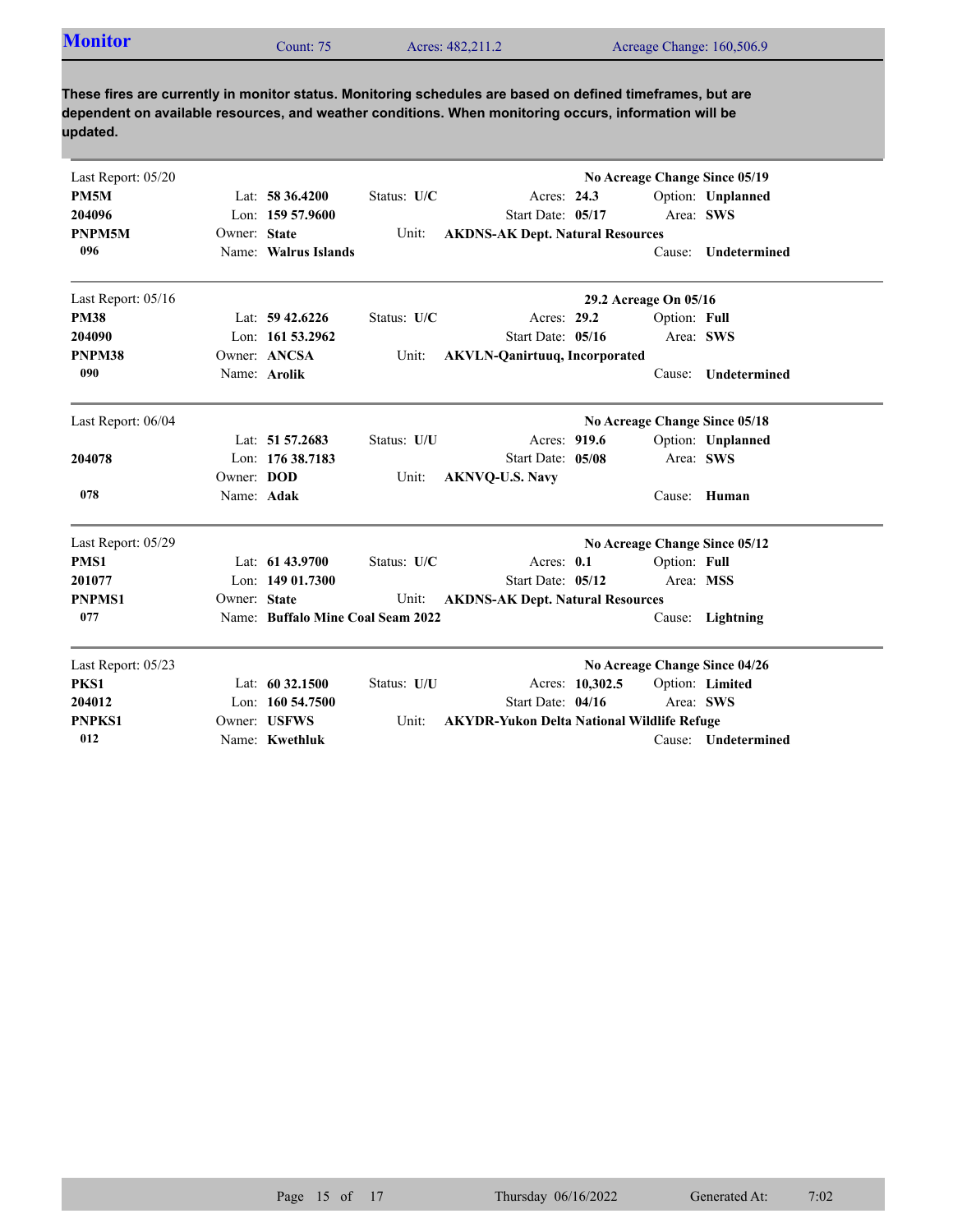| Out                      |  | Count: $2 \overline{ }$ | Acres: $0.4$                                                                           |                      |                               | Acreage Change: 0.0           |  |  |  |
|--------------------------|--|-------------------------|----------------------------------------------------------------------------------------|----------------------|-------------------------------|-------------------------------|--|--|--|
| Daily Report From: 06/15 |  |                         |                                                                                        |                      | No Acreage Change Since 06/14 |                               |  |  |  |
|                          |  | Lat: $62\,16.0150$      | Status: Out $06/15$                                                                    | Acres: $0.3$         |                               | Option: Critical              |  |  |  |
| 214268                   |  | Lon: $14521.9800$       |                                                                                        | Start Date: 06/11    |                               | Area: CRS                     |  |  |  |
|                          |  | Owner: Private          | Unit:                                                                                  | <b>AKPRI-Private</b> |                               |                               |  |  |  |
| 268                      |  | Name: Gulkana Village   |                                                                                        |                      |                               | Cause: Human                  |  |  |  |
|                          |  |                         | Forestry personnel checked the fire. Finding no heat or smoke the fire was called out. |                      |                               |                               |  |  |  |
| Daily Report From: 06/15 |  |                         |                                                                                        |                      |                               | No Acreage Change Since 06/09 |  |  |  |
| <b>PP21</b>              |  | Lat: $64\,54.1300$      | Status: Out $06/15$                                                                    | Acres: $0.1$         |                               | Option: Critical              |  |  |  |
| 211250                   |  | Lon: $14738.6000$       |                                                                                        | Start Date: 06/09    |                               | Area: FAS                     |  |  |  |

Unit: **AKPRI-Private** 

Forestry personnel check the fire and declared it out.

**250**

**PNPP21**

Name: **Teresa Turnaround**

Owner: Private

Cause: **Human**